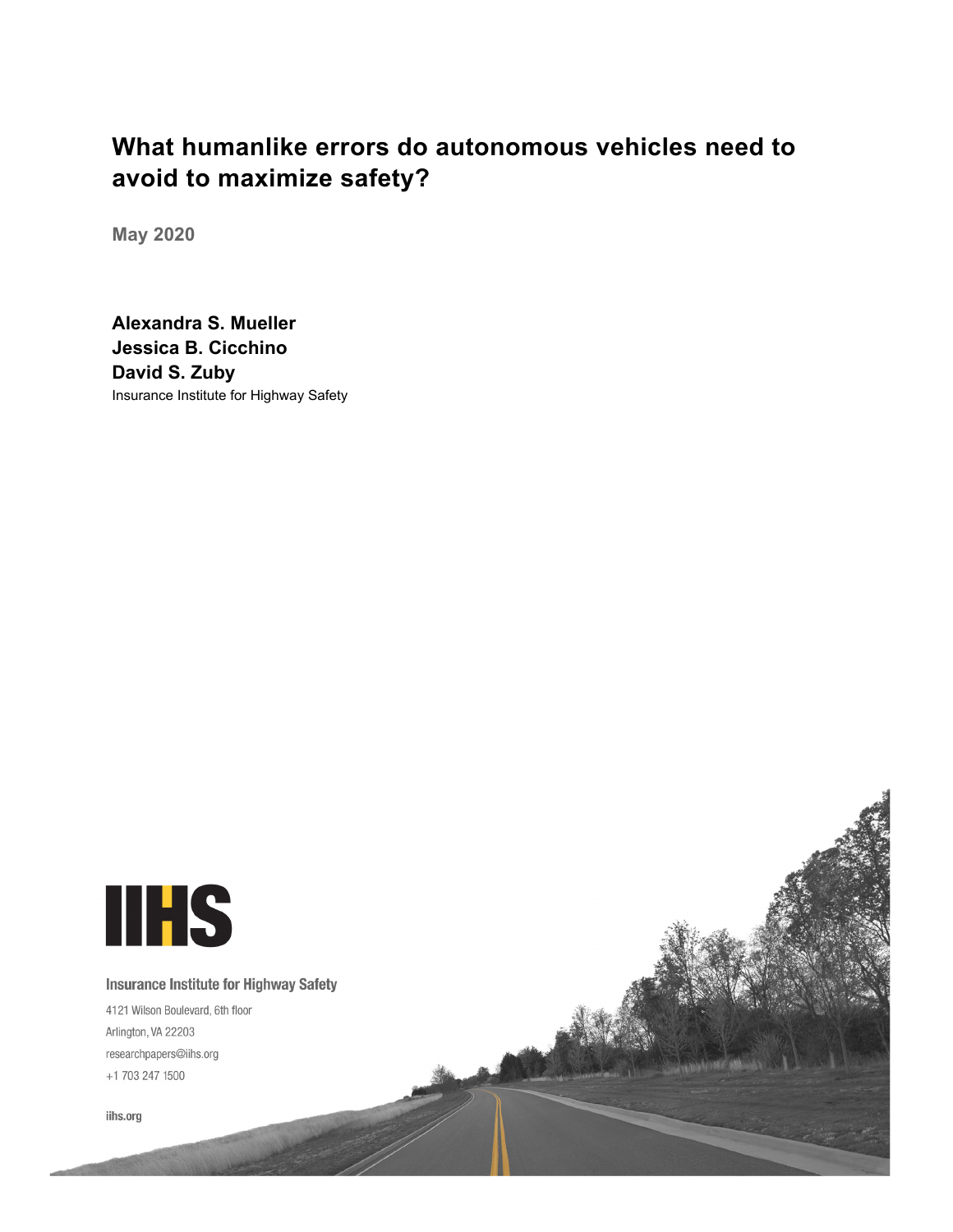# **CONTENTS**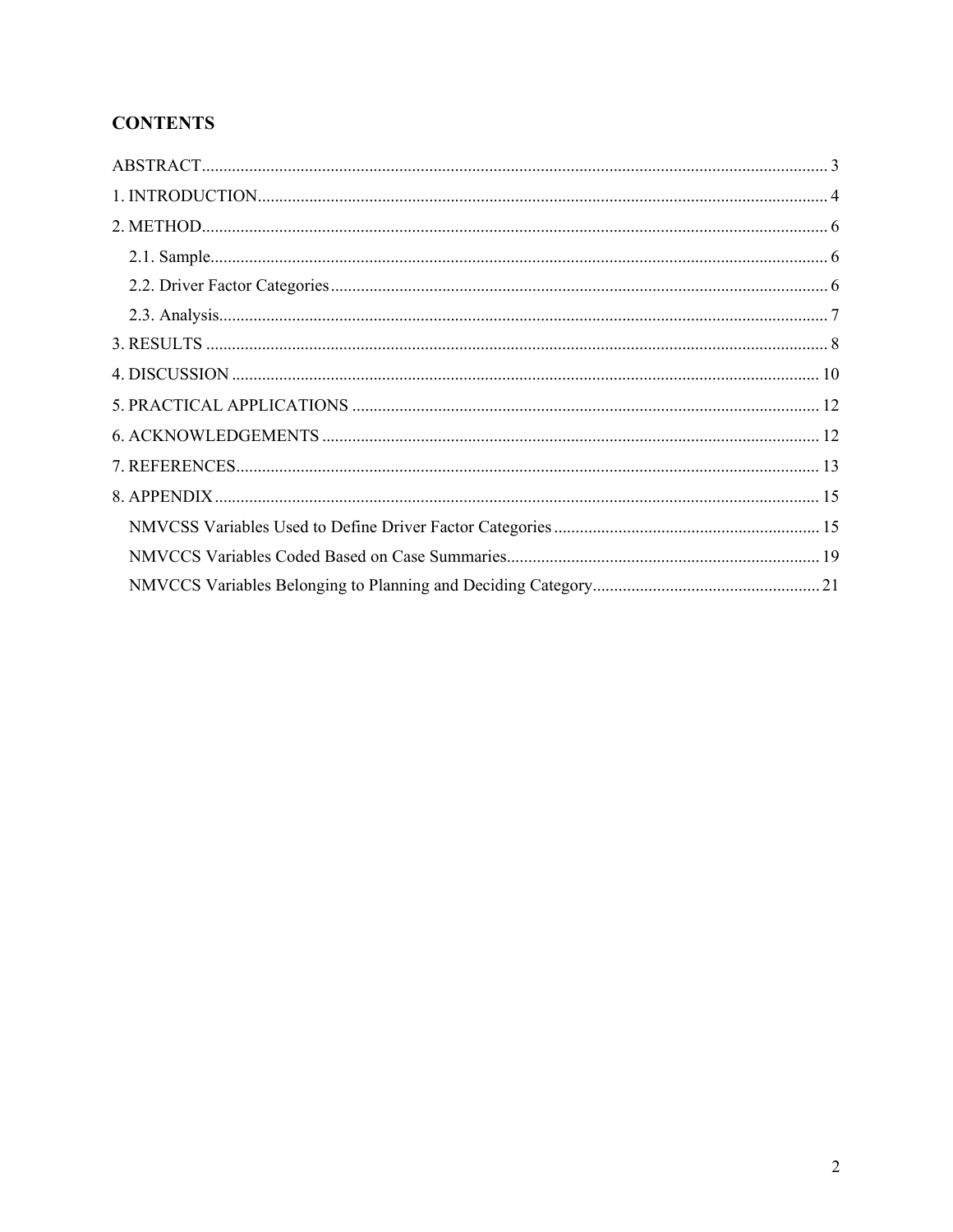# <span id="page-2-0"></span>**ABSTRACT**

**Introduction:** The final failure in the causal chain of events in 94% of crashes is driver error. It is assumed most crashes will be prevented by autonomous vehicles (AVs), but AVs will still crash if they make the same mistakes as humans. This study highlighted the types of crashes that may still occur in an all-AV fleet if AVs are not designed to avoid poor choices that currently lead to crashes.

**Method:** Using the NMVCCS database, five categories of driver-related contributing factors were assigned to crashes: 1) *sensing/perceiving* (i.e., not recognizing hazards), 2) *predicting* (i.e., misjudging behavior of other vehicles) 3) *planning/deciding* (i.e., poor decision-making behind traffic law adherence and defensive driving), 4) *execution/performance* (i.e., inappropriate vehicle control), and 5) *incapacitation* (i.e., alcohol-impaired or otherwise incapacitated driver). Assuming AVs would have superior perception and be incapable of incapacitation, we determined how many crashes would persist beyond those with *incapacitation* or exclusively *sensing/perceiving*  factors.

**Results:** 34% of crashes involved only *sensing/perceiving* factors (24%) or incapacitation (10%). If they could be prevented by AVs, 66% could remain, many with *planning/deciding* (39%), *execution/performance* (23%), and *predicting* (17%) factors. Crashes with *planning/deciding* factors often involved speeding (23%) or illegal maneuvers (15%).

**Conclusions:** Errors in choosing evasive maneuvers, predicting actions of other road users, and traveling at speeds suitable for conditions will persist if designers program AVs to make errors similar to those of today's human drivers. *Planning/deciding* factors, such as speeding and disobeying traffic laws, reflect driver preferences, and AV design philosophies will need to be consistent with safety rather than occupant preferences when they conflict.

**Practical applications:** This study illustrates the complex roles AVs will have to perform and the risks arising from occupant preferences that AV designers and regulators must address if AVs will realize their potential to eliminate most crashes.

**Keywords:** Autonomous; self-driving; guidance; design; recommendations; crashes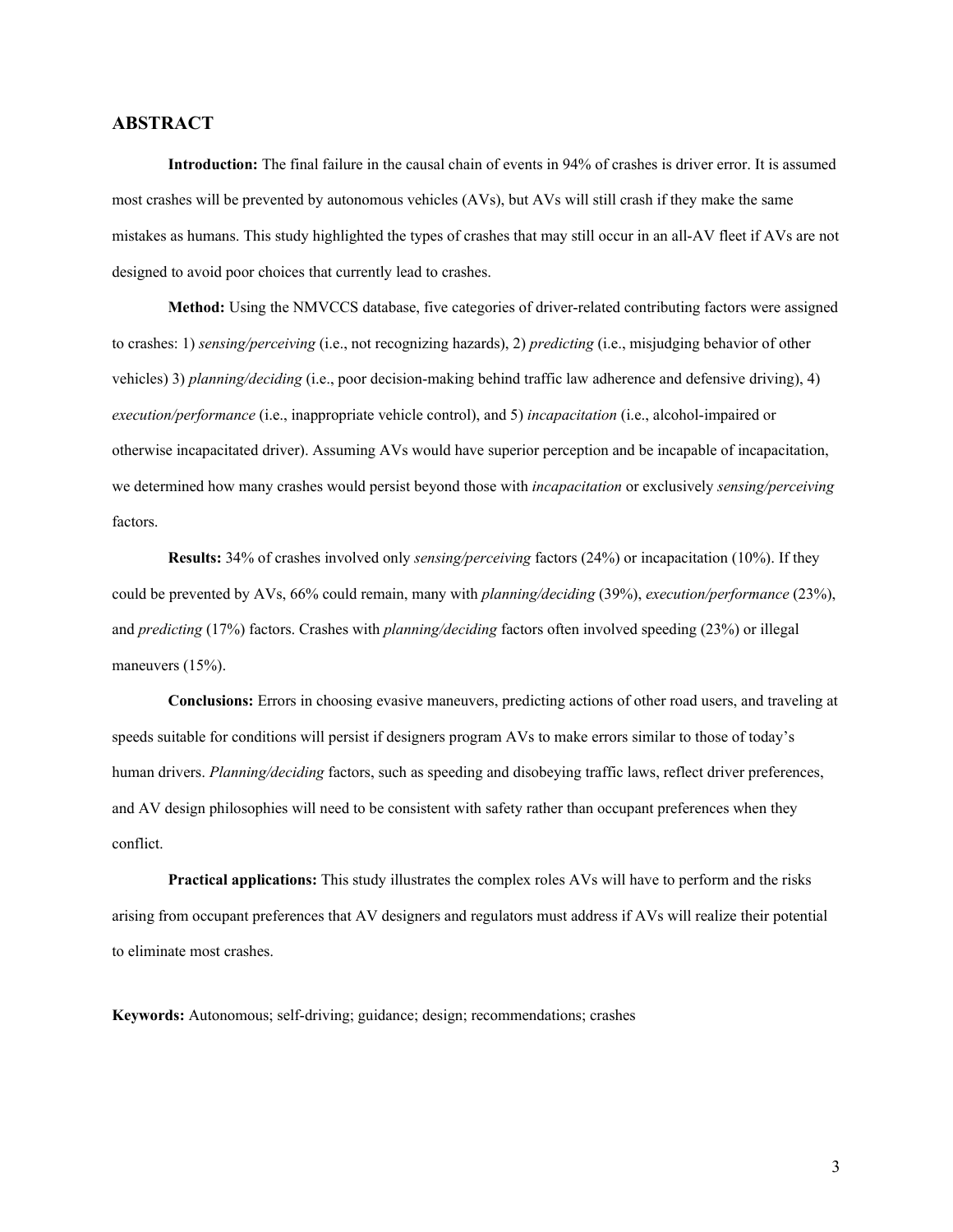# <span id="page-3-0"></span>**1. INTRODUCTION**

According to the National Highway Traffic Safety Administration's (NHTSA) National Motor Vehicle Crash Causation Survey (NMVCCS), driver error is the final failure in the chain of events leading to approximately 94% of motor vehicle crashes (Singh, 2015). Crash avoidance systems help to mitigate the human risk element and are reducing the types of crashes they were designed to prevent, with the greatest benefits observed among systems such as automatic emergency braking that act on behalf of the driver (Cicchino, 2017). While the maximum potential of these systems is estimated to be high (Jermakian, 2011; Kusano & Gabler, 2014), more crashes are expected to be prevented by highly automated vehicles (Fagnant & Knockelman 2015; Yanagisawa, Najm, & Rau, 2017). It is widely anticipated in popular media and by some policymakers that autonomous vehicles (AVs) operating without human involvement under all driving conditions, known as Level 5 driving automation (SAE International, 2018), may eliminate nearly all crashes; for example, the 94% figure is frequently cited in U.S. federal policies on autonomous vehicles with the expectation that AVs will be able to avoid the majority of human errors that are known to lead to crashes today (U.S. Department of Transportation, 2018).

Impeding this goal, however, is that AV behavior will be programmed by humans based on idealized human driver behavior to be accepted by riders and other road users (Wei et al., 2019). While it can be assumed that AVs will have a superior ability to perceive the road environment compared to humans, there is no consensus on how AVs should behave on the road with respect to, for example, controlling speed, obeying traffic laws, or predicting the behavior of other road users. It has been argued that if AVs are designed to prioritize traffic safety above all else, there may be circumstances in which an AV may never complete its journey because it became stymied with the inflexibility of being unable to safely proceed while disobeying traffic rules; for instance, by not being able to cross a solid double line to avoid a parked vehicle (Vinkhuyzen & Cefkin, 2016). Another concern is that if AVs are so rigidly law abiding, they could cause other road users to misbehave and act unsafely. It can also be expected that AVs will not be subject to the hazards of alcohol impairment or incapacitation; however, there are other types of humanlike decision-making errors that may put AVs in similar situations that lead to crashes today if they are not explicitly programmed to avoid them.

The aim of this study was to highlight the roles that AVs will need to perform to avoid the errors that presently contribute to crashes and to determine how many crashes might continue to occur in an all-AV fleet if AVs are not deliberately designed to avoid them. The analysis reported in this paper assumed a 100% on-road AV fleet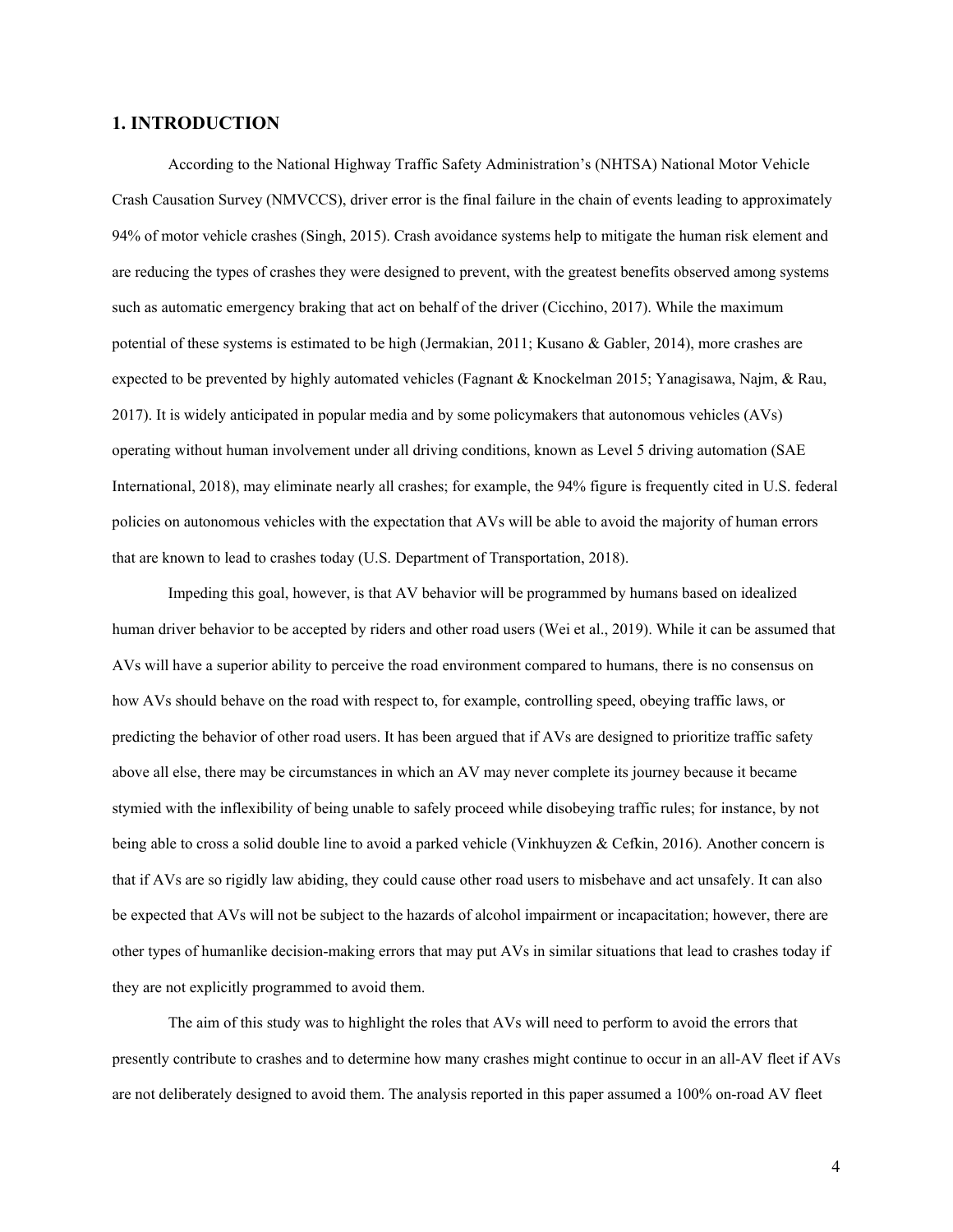scenario because a mixed fleet will constrain some advantages that AVs may have, given that manually driven vehicles will always pose a threat. Teoh and Kidd (2017) found that vehicles in Google's (now Waymo) autonomous vehicle testing program had considerably fewer police-reported crashes per mile travelled than humanoperated vehicles, but the crashes they did have were the result of other vehicles that were driven by humans, for example where the human-operated vehicles rear-ended or sideswiped the Google test vehicles. Although the current paper presents an arguably simplistic analysis of real-world crash data with the assumption of a 100% on-road AV fleet, the objective was to highlight the relative importance of the types of errors AVs need to be specifically programmed to avoid that are beyond the default assumptions of, for example, superior perception or invulnerability to distraction or incapacitation.

Typical driver errors were identified through nationally representative crash data in the NMVCCS database (NHTSA, 2008). Previous studies by NHTSA (e.g., Singh, 2015) focused on only the single critical reason for each crash, which is the immediate reason for the final event in the causal chains that led to the crash, and did not include other contributing factors that were present. However, crashes are typically the result of multiple factors, and therefore the present study analyzed both related factors and critical reasons to obtain a more complete understanding about why crashes occur and how AVs will need to be designed to prevent them.

Safe operation of a vehicle, regardless of whether it is human-operated or autonomously controlled, can be categorized into roles of sensing and perceiving, predicting, planning and deciding, and execution and performance. The analysis reported in this paper identified driver-based factors that undermined the safe implementation of these roles and led to crashes. Ideally, the operator should perceive the road environment around the vehicle and recognize potential hazards in the roadway. The operator must also be constantly monitoring and planning for where the vehicle should be in the road environment and how it should behave with respect to other road users. Decisionmaking behind vehicle control is also critical with respect to adherence to traffic laws and defensive driving strategies. Finally, the physical actions supporting vehicle control must be safely executed for the given road traffic and environment conditions, and appropriate evasive actions should be performed when a collision is imminent.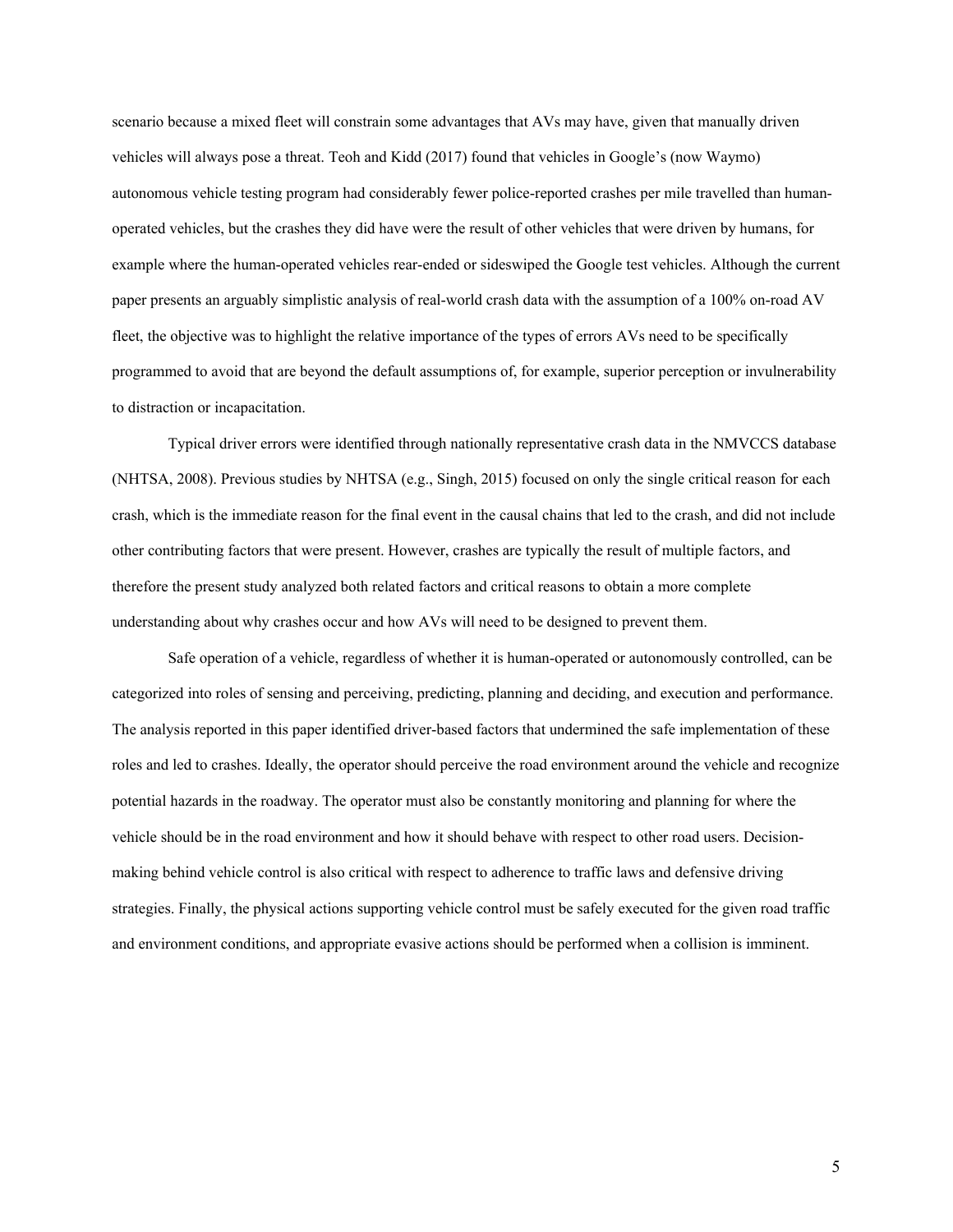# <span id="page-5-0"></span>**2. METHOD**

#### <span id="page-5-1"></span>**2.1. Sample**

Conducted by NHTSA (2008), NMVCCS contains a nationally representative sample of U.S. policereported passenger vehicle crashes  $(N = 5,471)$  in which at least one of the vehicles involved was towed from the scene and for which emergency medical services were dispatched. These crashes occurred between 6 a.m. and midnight from 2005 to 2007. Detailed cases were established by trained on-scene investigators with a focus on the precrash phase of events to identify relevant contributing factors about the parties and vehicles involved as well as environmental, atmospheric, and roadway conditions at the time of the crash. Investigators assigned a critical reason to a single vehicle per crash that was judged to be the immediate cause for the event that made the crash inevitable. They also identified related factors that were present for each crash and wrote case summaries that described the events leading up to the crash.

#### <span id="page-5-2"></span>**2.2. Driver Factor Categories**

We used a combination of the critical reason, precrash events, related factors, and case summaries to assign the driver-related contributing factors in each crash to five categories that captured the roles necessary to safely operate a vehicle: 1) *sensing and perceiving*, 2) *predicting*, 3) *planning and deciding*, 4) *execution and performance*, and 5) *incapacitation*.

*Sensing and perceiving* included driver-related factors concerning inattention, distraction, inadequate surveillance of the road, recognition errors, moving the vehicle when the view of traffic or the roadway was obstructed, headlight failure, and environmental factors that obstructed the view (i.e., fog, glare, and blowing debris). The *predicting* category included factors relating to misjudgment of a gap in traffic or the speed of another road user as well as a false assumption of another road user's actions. *Planning and deciding* included unsafe decision-making factors for the road and environmental conditions, such as speeding, driving too slowly, tailgating, lane weaving, illegal maneuvers, suddenly stopping, and obstructing paths of others, as well as needing to drive more carefully due to road maintenance issues (e.g., potholes) and slick road conditions (including rain or snow). *Execution and performance* factors included inadequate or incorrect evasive maneuvers, panicking or freezing, overcompensation, and poor directional control. *Incapacitation* included factors relating to alcohol impairment (blood alcohol concentration [BAC] of 0.08 or greater) or incapacitation due to drug use, medical impairment, or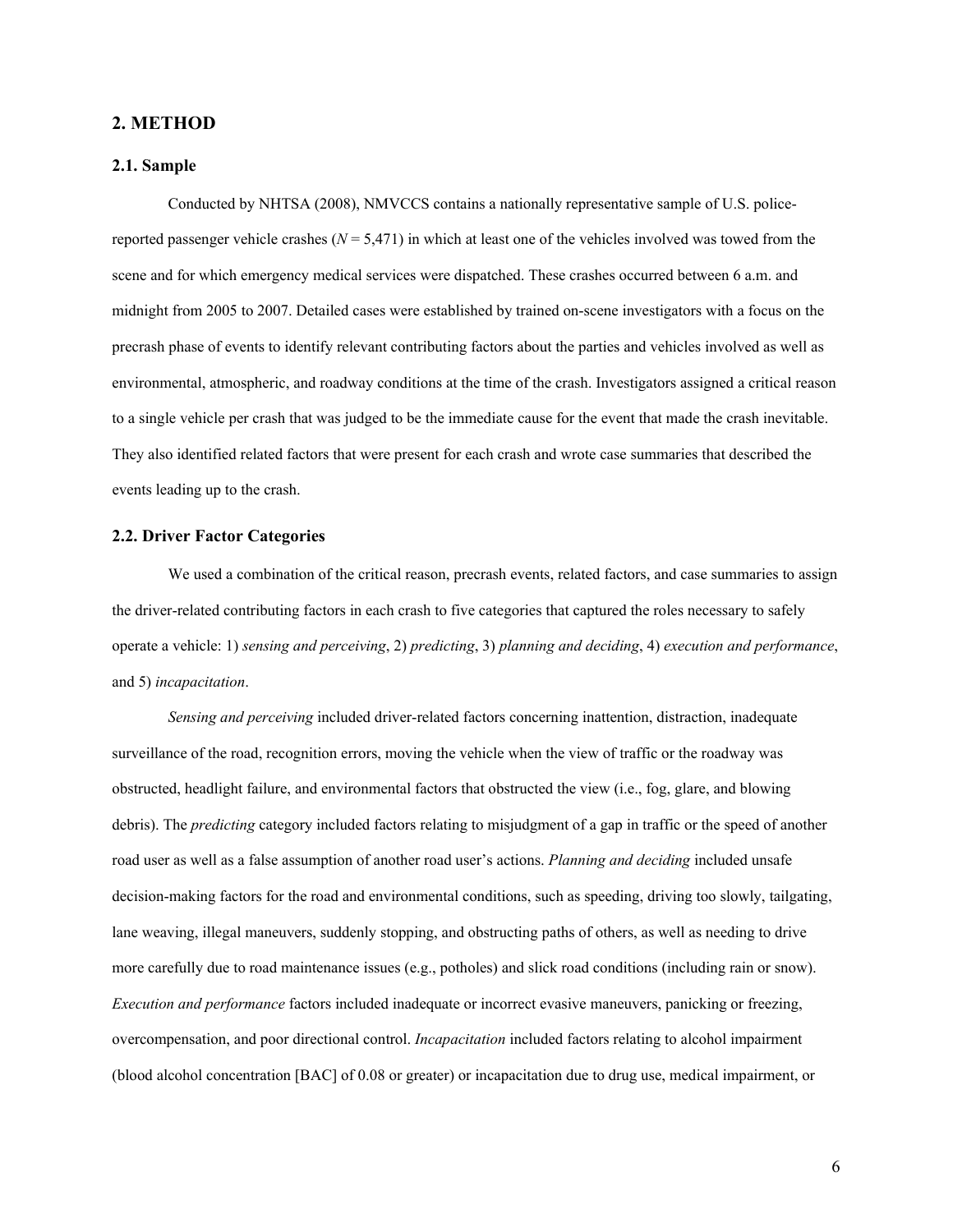sleep. The first four categories related to the roles necessary to safely operate a vehicle, and the fifth category included circumstances where a driver who was incapacitated was considered to be incapable of any of these roles.

The variables used to define the contributing factor categories are described in Table A1 of the Appendix. Our classification is similar to that used by NHTSA to group driver-related critical reasons, but they differ in places. We considered some environment- or vehicle-related factors classified by NHTSA to be sensing and perceiving factors if they impaired the driver's perception, or planning and deciding/execution and performance factors if the driver's response to poor conditions may have contributed to the crash. Based on the NMVCCS coding manual descriptions, there was a subset of variables identified in the data set that could have fallen into several of our driver factor categories or none at all, depending on what occurred in the crash (Table A2 in the Appendix). We categorized crashes with these ambiguous variables by reviewing their case summaries.

Unlike most other factors in the NMVCCS database, there is no variable that identifies whether a vehicle was traveling too fast for conditions if speeding was not considered the critical reason for the crash. After reviewing a proportion of case summaries, we identified key terms for crashes in which excess speed was present. Crashes were determined to have speeding as a related contributing factor if the case summary used the phrases "traveling [or travelling] too fast," "too fast for conditions," "associated factors included too fast," "excess speed," or "unsafe speed." If the case summary contained the phrases "too fast" or "high speed," we reviewed the summary to judge if a driver involved in the crash was speeding.

The events that made some crashes inevitable were due to vehicle failures or roadway-related critical reasons that could not have been avoided by a careful driver's response. These crashes were considered to be unavoidable by drivers and were not included in the driver-related contributing factor categories, even if a related variable or keyword was assigned to the crash in the NMVCCS database. For example, if a vehicle crashed because of a tire blowout that occurred while the driver was distracted, distraction was not considered a contributing factor to the crash. The variables that defined unavoidable crashes are outlined in the Appendix (Table A1).

#### <span id="page-6-0"></span>**2.3. Analysis**

Crashes were weighted in the NMVCCS data set to represent national estimates of over two million crashes that meet the geographic location, time of day, date, and severity criteria of the survey (see NHTSA, 2008 for more details), and we use weighted values in our analyses. We first report the percent of crashes with contributing factors associated with each driver factor category.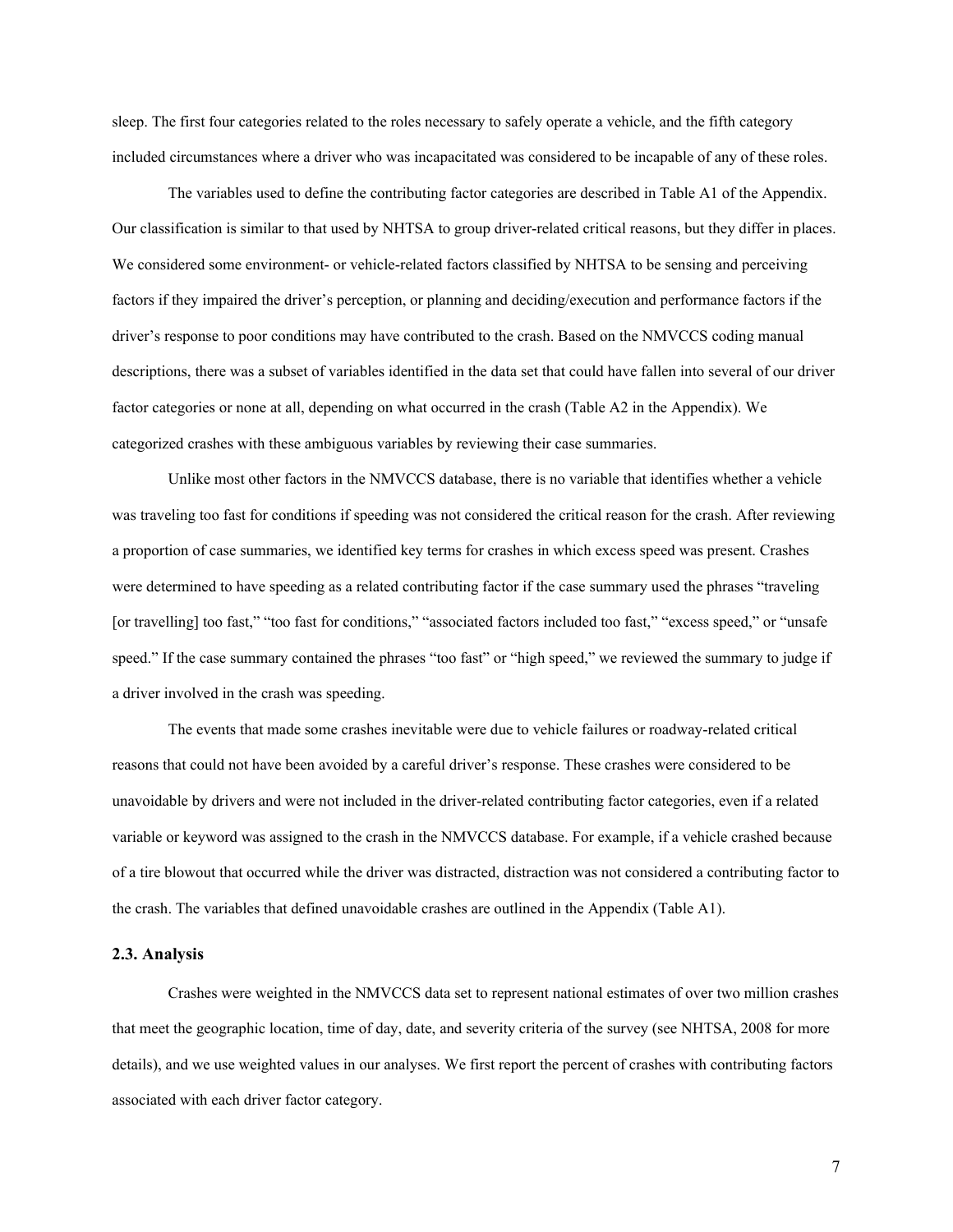It is reasonable to expect, although not certain, that AVs will do a better job of perceiving the environment than humans; however, AVs will still need to be programmed to act safely in response to what they perceive. Likewise, it is also reasonable to assume that, as self-driving vehicles, AVs will not be vulnerable to incapacitation or alcohol impairment issues. Accordingly, we assumed that AVs would prevent crashes that had sensing and perceiving factors only, as well as those with incapacitation factors. Crashes with sensing and perceiving factors were only considered to be addressed by AVs if they did not have other identified driver-related factors, as these additional factors could have contributed to the crash even if the AV had flawless perception. Crashes with incapacitated drivers were considered to be preventable by AVs regardless of the presence of any other driverrelated factors, as it was assumed that incapacitation undermines all of the driving roles the operator must perform to safely navigate the road, and the object of the analysis was to determine the percent of crashes that could remain beyond these implicit assumptions. We separated these crashes from the rest of the data set to determine the percentage of crashes that could persist if sensing and perceiving errors and incapacitation no longer contributed to crashes.

# <span id="page-7-0"></span>**3. RESULTS**

As shown in Table 1, the majority of crashes had sensing and perceiving factors (62%), followed by planning and deciding factors (41%), execution and performance factors (27%), predicting factors (17%), and lastly incapacitation factors (10%). Two percent of crashes were determined to have unavoidable factors. Four percent of crashes did not have contributing factors that fell into any of these categories, because either there were no associated driver-related factors or the type of driver factor was unknown.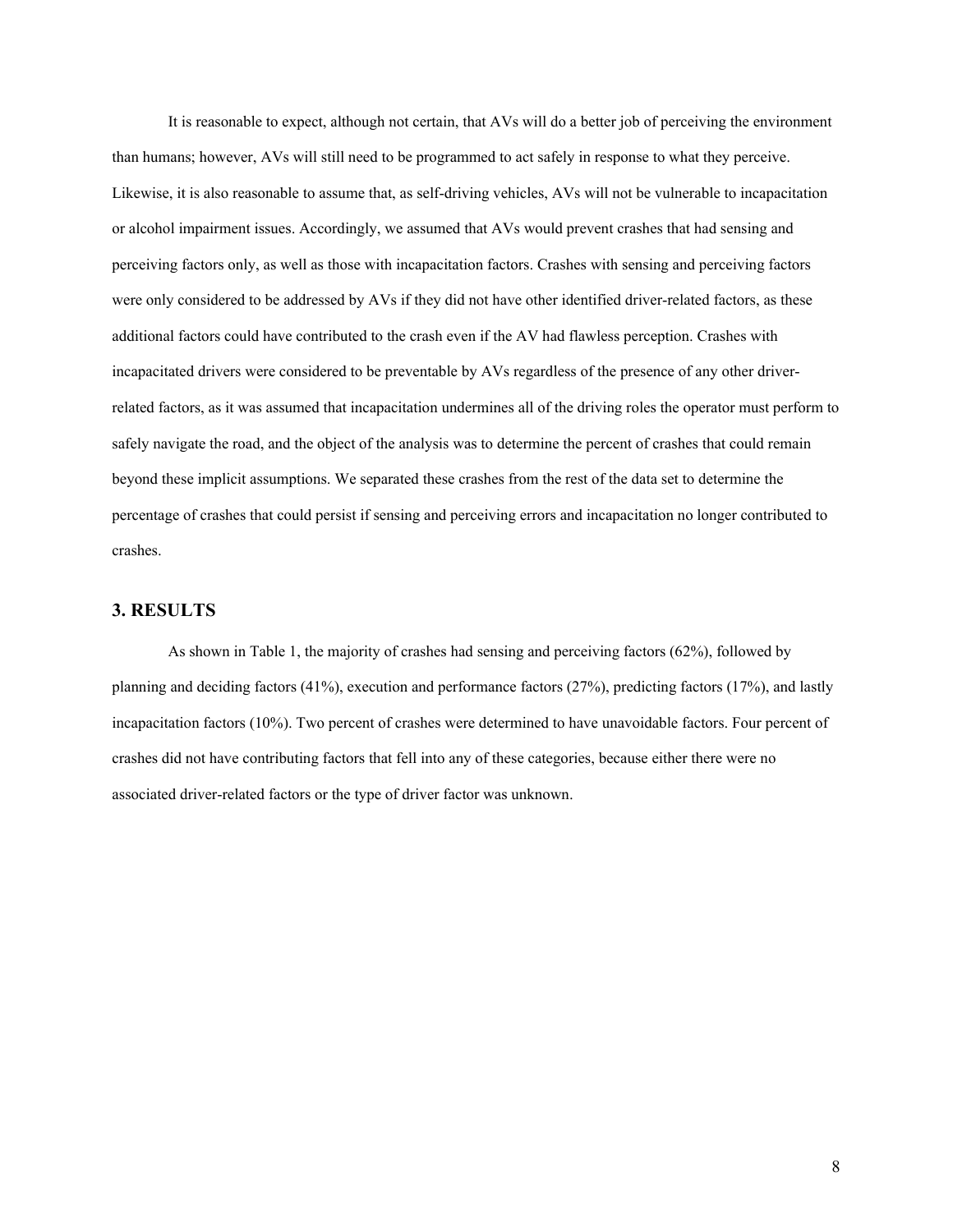| Factor type                          | Weighted n | Weighted % <sup>a</sup> |
|--------------------------------------|------------|-------------------------|
| Sensing and perceiving               | 1,353,713  | 61.8                    |
| Planning and deciding                | 903,359    | 41.3                    |
| Execution and performance            | 585,404    | 26.7                    |
| Predicting                           | 378,419    | 17.3                    |
| Incapacitation                       | 229,250    | 10.5                    |
| Any driver-related factor            | 2,066,938  | 94.4                    |
| Unavoidable by driver                | 41.469     | 1.9                     |
| Type of contributing factors unknown | 80,562     | 3.7                     |
| All crashes                          | 2.188,970  | 100.0                   |

**Table 1.** Number and percent of crashes with various types of contributing factors

<sup>a</sup> Percentages sum to more than 100 because a crash could have multiple contributing factors.

A total of 34% of crashes had sensing and perceiving errors only (24%) or any incapacitation factors (10%). Sixty-six percent of crashes would still occur if AVs had superior perception and were never incapacitated, but were not designed to avoid other types of human error (Table 2). In particular, 60% of crashes would still occur that had at least one error related to unsafe driver response, including planning and deciding (39%), execution and performance (23%), or predicting (17%) errors.

| Table 2. Number and percent of crashes that would remain by driver factor category if crashes related to sensing |  |
|------------------------------------------------------------------------------------------------------------------|--|
| and perceiving only or to incapacitation categories were eliminated by AVs                                       |  |

| Factor type                                                                                        | Weighted n | Weighted % <sup>a</sup> |
|----------------------------------------------------------------------------------------------------|------------|-------------------------|
| Only sensing and perceiving                                                                        | 516,652    | 23.6                    |
| Incapacitation                                                                                     | 229,250    | 10.5                    |
| Crashes preventable by AVs                                                                         | 745,902    | 34.1                    |
| Planning and deciding                                                                              | 851,882    | 38.9                    |
| Execution and performance                                                                          | 506,700    | 23.2                    |
| Predicting                                                                                         | 371,089    | 17.0                    |
| Remaining crashes with a predicting, planning and deciding, or<br>execution and performance factor | 1,321,036  | 60.4                    |
| Unavoidable by driver                                                                              | 41,469     | 1.9                     |
| Type of contributing factors unknown                                                               | 80,562     | 3.7                     |
| All remaining crashes                                                                              | 1,443,068  | 65.9                    |
| All crashes                                                                                        | 2,188,970  | 100.0                   |

<sup>a</sup> Percentages sum to more than 100 because a crash could have multiple contributing factors.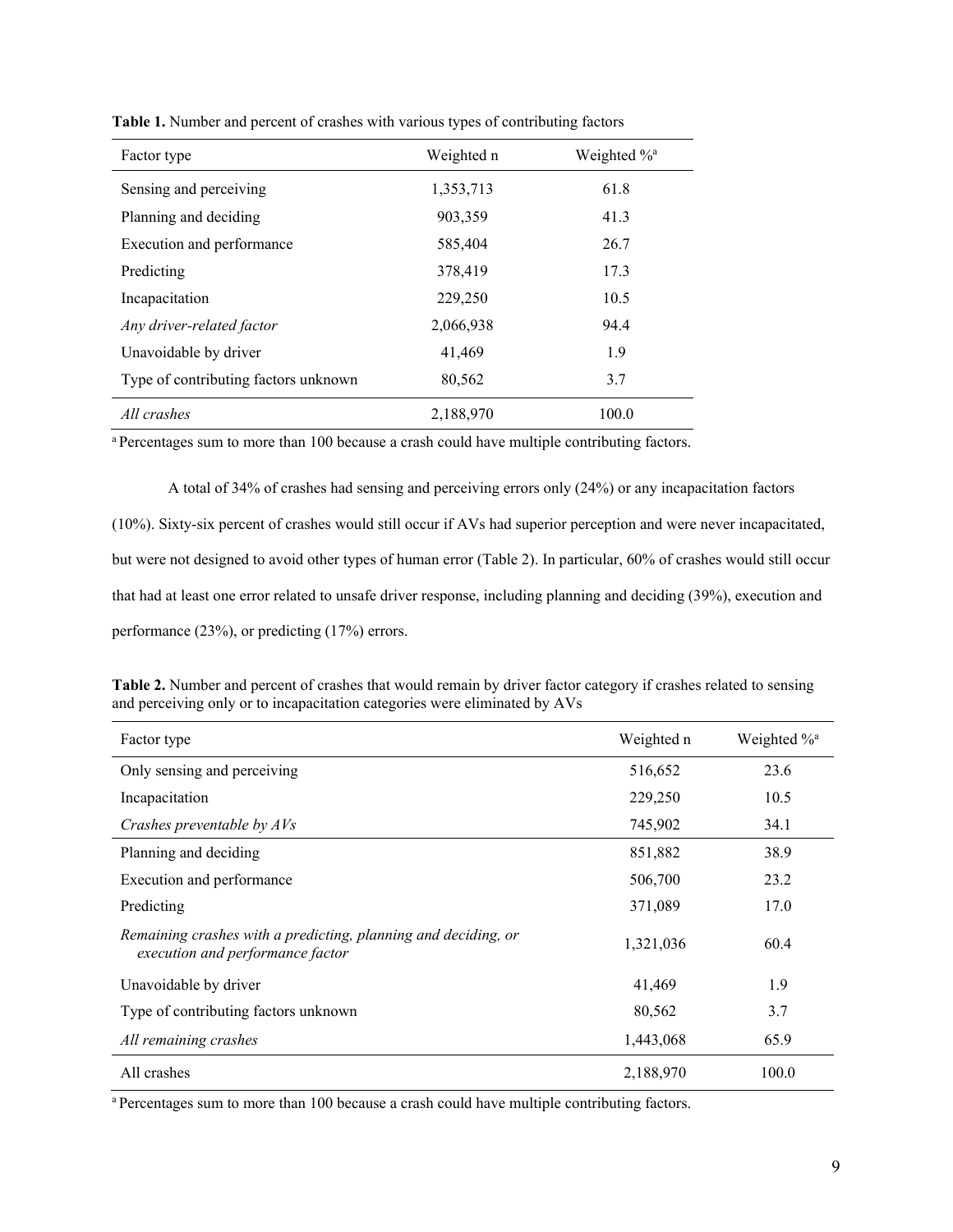Because planning and deciding errors were the most common driver-related contributing factors that would remain, the specific types of these errors were further examined (i.e., speeding, illegal maneuvers, following too closely, other aggressive driving) and are defined in Table A3 of the Appendix. Speeding was the most common planning and deciding factor (23%), followed by illegal maneuvers (15%), and a similar smaller percentage of crashes were associated with following too closely (3%) and other aggressive driving (3%); some crashes with planning and deciding contributing factors had multiple types of these errors.

#### <span id="page-9-0"></span>**4. DISCUSSION**

Only about a third of serious crashes could be preventable by AVs if they are not designed to respond safely to what they perceive, which is far less than the 94% of crashes arising from driver error (Singh, 2015) often cited as evidence that AVs may eliminate most crashes. The 2018 crash where a vehicle testing the Uber Advanced Technologies Group's (ATG's) automated driving system fatally injured a pedestrian in Tempe, AZ, (National Transportation Safety Board [NTSB], 2019) highlights the need for self-driving vehicles to not only perceive the environment around them, but also to appropriately predict, plan, decide, and execute behaviors in response to what they perceive. In this particular crash, the automated driving system detected the pedestrian in the road, but it did not correctly predict that she would cross in front of the vehicle. It also did not execute the appropriate evasive maneuver, as it failed to initiate emergency braking immediately when it did determine that a collision was imminent. Errors in performing evasive maneuvers, choosing travel speeds for traffic and road conditions, and predicting the actions of other road users will persist if AVs are designed to make similar errors that human drivers make today.

Intentional decisions as characterized by the planning and deciding category contributed to a considerable proportion of crashes, which supports concerns about AVs having capabilities that could undermine safety. Speed in particular is a key contributing factor to crashes today, as it makes a crash more likely by decreasing the time available to react (Elvik, 2005). While AVs may be able to detect and thus react to hazards more quickly than human drivers (Schoettle, 2017), they will not be able to respond instantaneously. Obeying traffic laws and speed limits is important for a baseline protocol, but defensive driving strategies that further adapt to road and traffic conditions are also paramount to safe AV operation. For example, there will never be a 100% road user conversion to AVs with the presence of cyclists and pedestrians; consequently, AVs will need to modulate their behavior to

10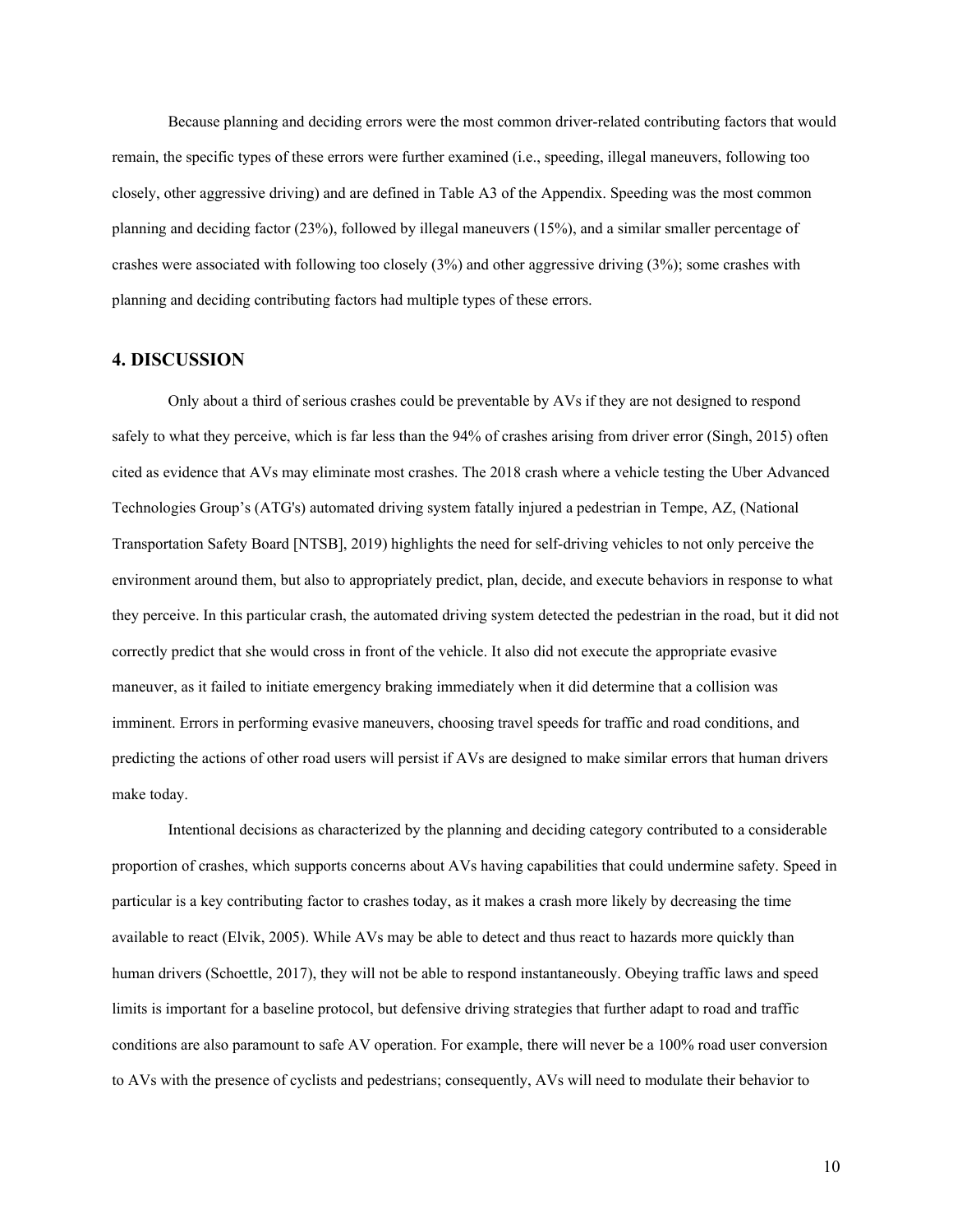accommodate other road users, such as slowing down in the presence of pedestrians to account for potentially unexpected behavior (Thornton, Limonchik, Lewis, Kochenderfer, & Gerdes, 2019; Vinkhuyzen & Cefkin 2016). Small differences in speed can have big differences in the risk of death or serious injury to pedestrians (Tefft, 2013), and therefore AVs slowing down in areas with high pedestrian traffic would likely minimize these incidents.

With speeding and illegal maneuvers contributing to many crashes today, it is likely that a design philosophy that emphasizes adherence to traffic laws and defensive driving strategies will at times be at odds with rider preferences (Nordoff et al. 2018). When rider preferences and safety conflict, however, AVs must be programmed to prioritize the latter. Some safety-oriented design principles, such as Mobileye's (2018) Responsibility-Sensitive Safety (RSS) model, have already attempted to formalize this approach to defining decision-making protocols in AVs with respect to, for example, establishing minimum safe distances from road users, anticipating the actions of others, proceeding with caution when sight is restricted, giving right-of-way, and performing appropriate evasive maneuvers.

The goal of this study was to develop design guidance for automated driving programs to help AVs live up to their potential of eliminating most crashes that occur today. We assumed that AVs would not suffer from the same perception errors as human drivers nor be susceptible to incapacitation with physiological causes. Computers cannot become intoxicated by alcohol or drugs, but errors in programming can lead to inactivity that may have similar consequences. The Tempe, AZ, crash also illustrates that inerrant perception is not guaranteed. Even with its four forward-facing cameras, two forward-facing radars, and a 360° field-of-view LIDAR unit, the Uber ATG experimental vehicle variously classified Elaine Herzberg as an unknown object, a vehicle, and a bicycle in the 10 s between its first detecting her and impact, which in turn affected how the system struggled to predict her behavior and thus how it executed avoidance maneuvers (NTSB, 2019). While it is reasonable to expect that AVs will have superior perception to human drivers by the time these vehicles are on the market and out of the testing phase, this crash demonstrates the interconnectivity of the roles that AVs must perform simultaneously.

One consideration that could not be addressed by this analysis is the extent to which the number of crashes due to other factors might increase. For example, AVs will be equipped with more sensing and control hardware than currently available vehicles, and therefore the number of hardware failures leading to crashes might increase. Even in an all-AV fleet scenario, there is the possibility that the distribution of crash risk might change but not be completely eliminated, as certain crash categories could grow while others decline. Moreover, while the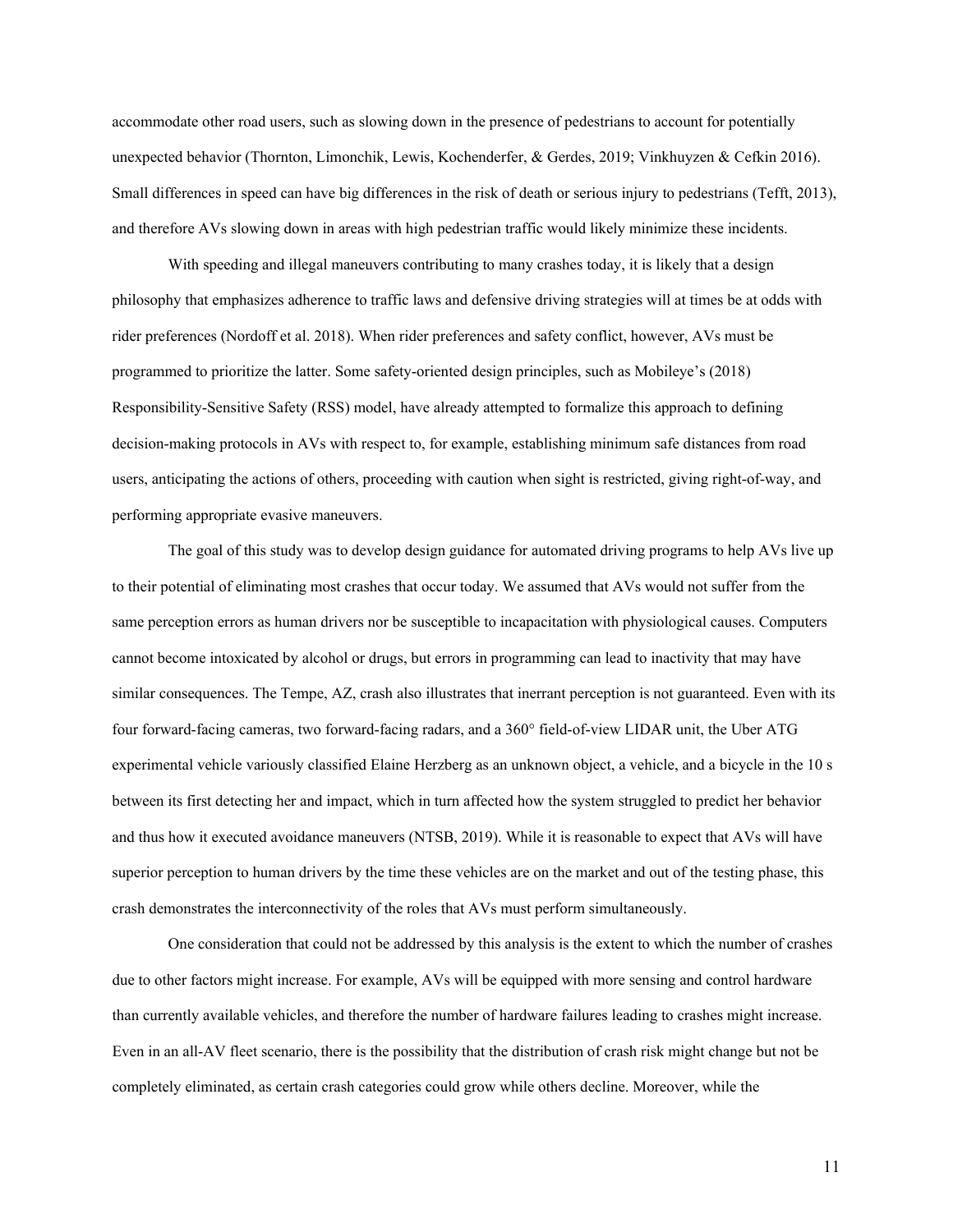technological limitations that exist today will likely change in the future, AVs will still have to be programmed to recognize hardware shortcomings and to respond appropriately; for example, if the sightline is restricted by road geometry, the AV should reduce its speed to proceed with caution until the necessary sight distance is restored.

# <span id="page-11-0"></span>**5. PRACTICAL APPLICATIONS**

Even though driver-related factors lead to the majority of crashes, this study shows that merely removing the human driver when implementing a fully autonomous system will not automatically guarantee a reduction in or the elimination of crashes. Our analysis demonstrates that multiple types of factors typically contribute to the chain of events that lead to crashes and illustrates the complexity of the roles that AVs will need to be programmed to perform to avoid the errors that lead to crashes today. Intentional driver decisions that contribute to crashes, such as speeding and illegal maneuvers, emphasize the need for AV designers to program these roles with priority given to safety protocols over occupant preferences when the two conflict. Regulators must establish guidelines that enforce the need for AV design philosophies to go beyond default assumptions that AVs will have superior perception and invulnerability to distraction, impairment by alcohol or other drugs, and incapacitation.

### <span id="page-11-1"></span>**6. ACKNOWLEDGEMENTS**

This work was supported by the Insurance Institute for Highway Safety. We would like to thank Eric Teoh for his insights and Teresa O'Connell for editing.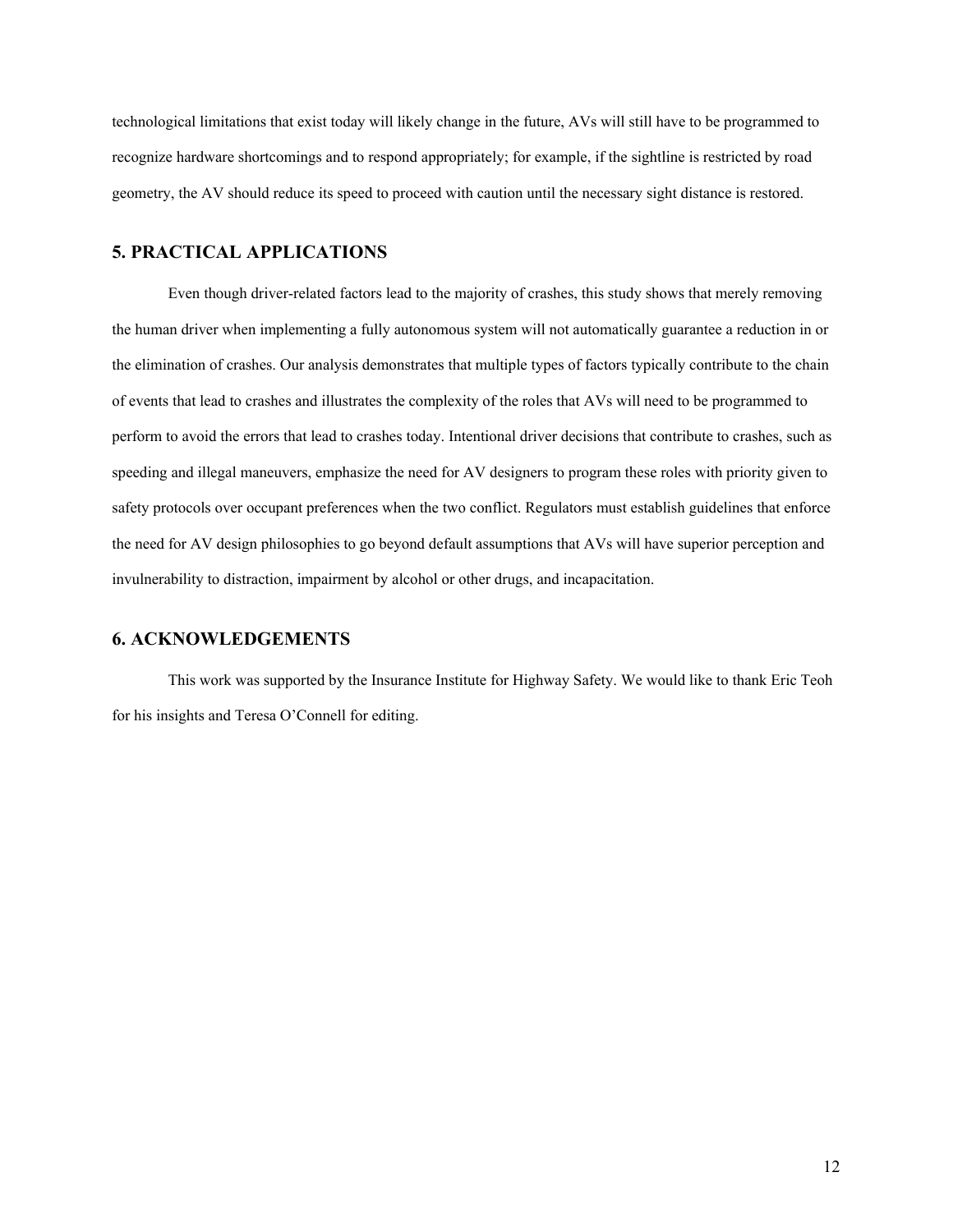# <span id="page-12-0"></span>**7. REFERENCES**

- Cicchino, J.B. (2017). Effectiveness of forward collision warning and autonomous emergency braking systems in reducing front-to-rear crash rates. *Accident Analysis &Prevention, 99*, 142–152. doi:10.1016/j.aap.2016.11.009
- Elvik, R. (2005).Speed and road safety: Synthesis of evidence from evaluation studies. *Transportation Research Record*, *1908,* 59–69. doi:10.1177/0361198105190800108
- Fagnant, D.J., & Kockelman, K. (2015) Preparing a nation for autonomous vehicles: opportunities, barriers and policy recommendations. *Transportation Research Part A, 77,* 167–181. doi.org/10.1016/j.tra.2015.04.003
- Jermakian, J.S. (2011) Crash avoidance potential of four passenger vehicle technologies. *Accident Analysis &Prevention*, *43,* 732–740. doi:10.1016/j.aap.2010.10.020
- Kusano, K.D., & Gabler, H.C.(2014). Comprehensive target populations for current active safety systems using national crash databases. *Traffic Injury and Prevention, 15,*753–761. doi:10.1080/15389588.2013.871003
- Mobileye. (2018). *Implementing the RSS model on NHTSA pre-crash scenarios*. Jerusalem, Israel. Retrieved from [https://www.mobileye.com/responsibility-sensitive-safety/rss\\_on\\_nhtsa.pdf](https://www.mobileye.com/responsibility-sensitive-safety/rss_on_nhtsa.pdf)
- National Highway Traffic Safety Administration. (2008). *National Motor Vehicle Crash Causation Survey: Report to Congress* (Report No. DOT HS 811 059). Washington, DC.
- National Transportation Safety Board. (2019). *Collison between vehicle controlled by developmental automated driving system and pedestrian* (Highway Accident Report NTSB/HAR-19/03). Washington DC.
- Nordoff, S., de Winter, J., Madigan, R., Merat, N., van Arem, B., & Happee, R. (2018). User acceptance of automated shuttles in Berlin-Schöneberg: A questionnaire study. *Transportation Research Part F, 58,* 843– 854. doi:10.1016/j.trf.2018.06.024
- SAE International. (2018). *Taxonomy and definitions for terms related to driving automation systems for on-road motor vehicles* (Report No. J3016\_201806)*.* Warrendale, PA.
- Schoettle, B. (2017). Sensor fusion: A comparison of sensing capabilities of human drivers and highly automated vehicles (Report No. SWT-2017-12). Ann Arbor, MI: University of Michigan.
- Singh, S. (2015). *Critical reasons for crashes investigated in the National Motor Vehicle Crash Causation Survey.*  (Traffic Safety Facts Crash Stats, Report No. DOT HS 812 115).Washington, DC: National Highway Traffic Safety Administration.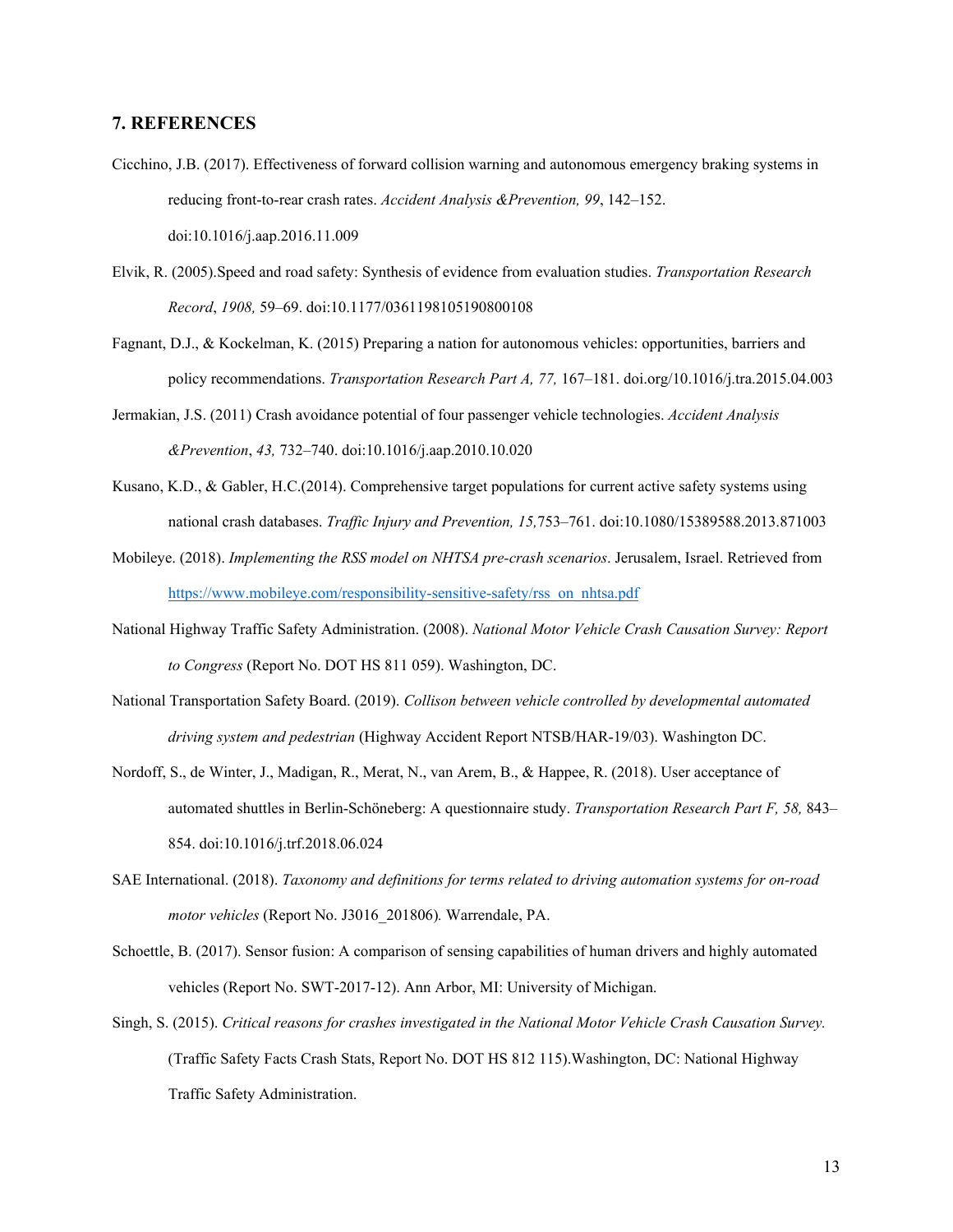- Tefft, B.C. (2013). Impact speed and pedestrian's risk of severe injury or death. *Accident Analysis &Prevention*, *50,* 871–878. doi:10.1016/j.aap.2012.07.022
- Teoh, E.R., & Kidd, D.G. (2017). Rage against the machine? Google's self-driving car versus human drivers. *Journal of Safety Research., 63,* 57–60. doi:10.1016/j.jsr.2017.08.008
- Thornton, S.M., Limonchik, B., Lewis, F.E., Kochenderfer, M.J., & Gerdes, J.C. (2019). Toward closing the loop on human values. *IEEE Transactions on Intelligent Vehicles, 4*(3)*,* 437–446.
- U.S. Department of Transportation. (2018). Preparing for the future of transportation: Automated vehicles 3.0. Washington, DC.
- Vinkhuyzen, E., & Cefkin, M. (2016). Developing socially acceptable autonomous vehicles. In *2016 Ethnographic Praxis in Industry Conference Proceedings*. 522–534. doi: 10.1111/1559-8918.2016.01108
- Wei, C., Romano, R., Merat, N., Wang, Y., Hu, C., Taghavifar, H., Hajiseyedjavadi, F., & Boer, E.R. (2019). Riskbased autonomous vehicle motion control with considering human driver's behavior. *Transportation Research Part C, 107,* 1–14. doi: 10.1016/j.trc.2019.08.003
- Yanagisawa, M., Najm, W.G., & Rau, P. (2017). Preliminary estimates of target crash populations for concept automated vehicle functions (Paper No. 17-0266). *Proceedings of the 25th International Technical Conference on the Enhanced Safety of Vehicles (ESV)*.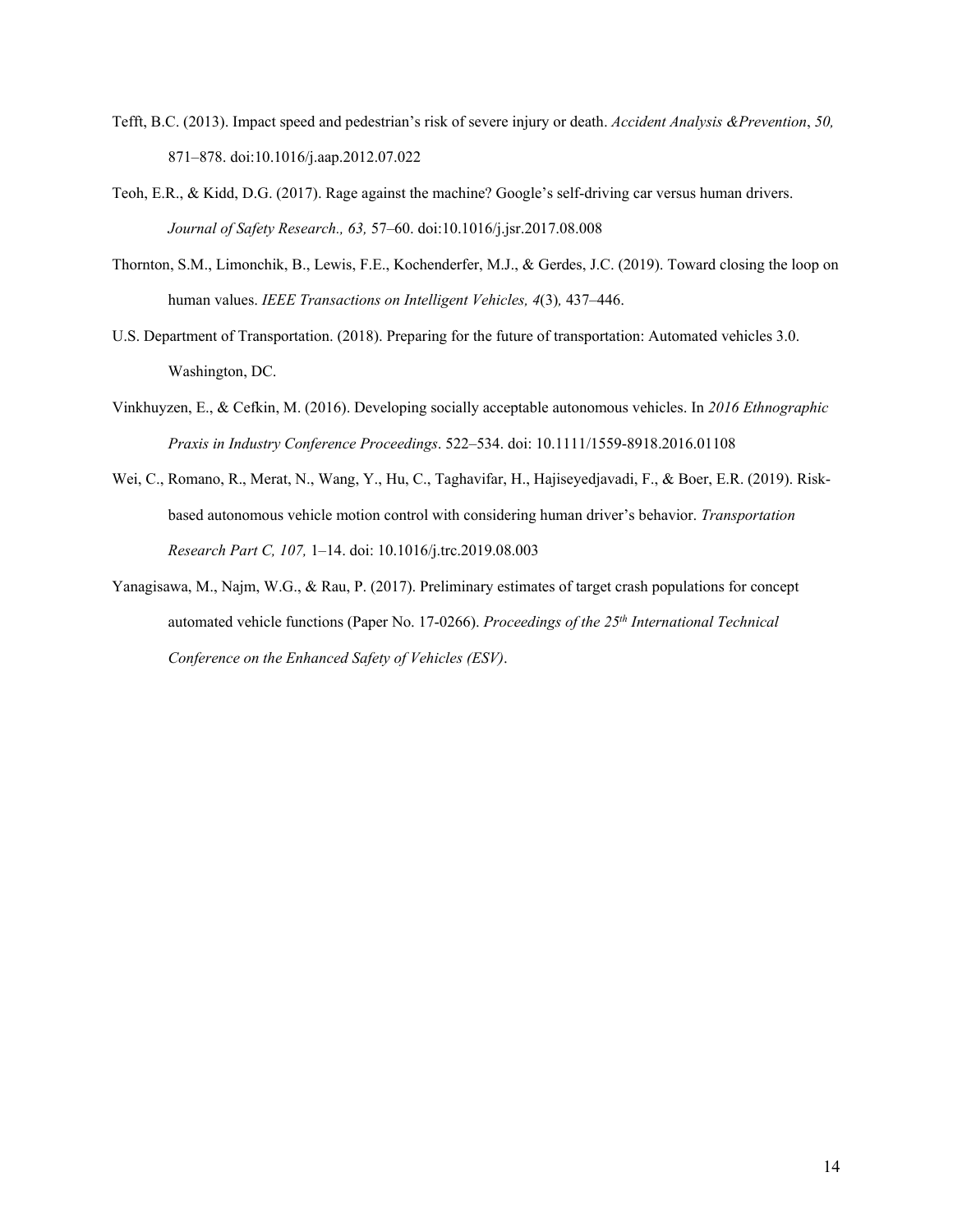# <span id="page-14-0"></span>**8. APPENDIX**

# <span id="page-14-1"></span>**NMVCSS Variables Used to Define Driver Factor Categories**

**Table A1.** Variables in the NMVCCS database that fell under each driver factor category

| Driver factor category | Description                                                                                        | NMVCCS variable   | Value           |
|------------------------|----------------------------------------------------------------------------------------------------|-------------------|-----------------|
| Sensing and perceiving | Inattention                                                                                        | <b>CRITREASON</b> | 110             |
|                        | Internal distraction                                                                               | <b>CRITREASON</b> | 111             |
|                        | <b>External distraction</b>                                                                        | <b>CRITREASON</b> | 112             |
|                        | Inadequate surveillance (e.g.,<br>failed to look or looked but did not<br>see)                     | <b>CRITREASON</b> | 113             |
|                        | Other recognition error                                                                            | <b>CRITREASON</b> | 114             |
|                        | Unknown recognition error                                                                          | <b>CRITREASON</b> | 119             |
|                        | Turned with obstructed view                                                                        | <b>CRITREASON</b> | 133             |
|                        | Lights failed                                                                                      | <b>CRITREASON</b> | 207             |
|                        | Vehicle-related vision<br>obstructions                                                             | <b>CRITREASON</b> | 208             |
|                        | Signs/signals inadequate                                                                           | <b>CRITREASON</b> | 502             |
|                        | View obstructed by roadway<br>design/furniture                                                     | <b>CRITREASON</b> | 503             |
|                        | View obstructed by other vehicles                                                                  | <b>CRITREASON</b> | 504             |
|                        | Fog                                                                                                | <b>CRITREASON</b> | 521             |
|                        | Glare                                                                                              | <b>CRITREASON</b> | 525             |
|                        | Blowing debris                                                                                     | <b>CRITREASON</b> | 526             |
|                        | Driver inattention                                                                                 | <b>INATTEN</b>    | 2,3,4,5,6,7,8   |
|                        | Inadequate surveillance                                                                            | <b>SURVEIL</b>    | 2,3,4,5,6,7,8,9 |
|                        | Other driver recognition factors                                                                   | <b>OTRECOG</b>    | 2,3,4           |
|                        | Other nondriving activities                                                                        | <b>OTDRACT</b>    | 1               |
|                        | Driver conversing                                                                                  | <b>CONVERSE</b>   | 2,3,4,5         |
|                        | Other driver decision factors<br>(crossed with obstructed view and<br>turned with obstructed view) | <b>OTDECISION</b> | 2,3             |
|                        | View obstruction: Related to load                                                                  | VCONFACT1         | 1               |
|                        | View obstruction: Related to<br>vehicle design                                                     | VCONFACT2         | 1               |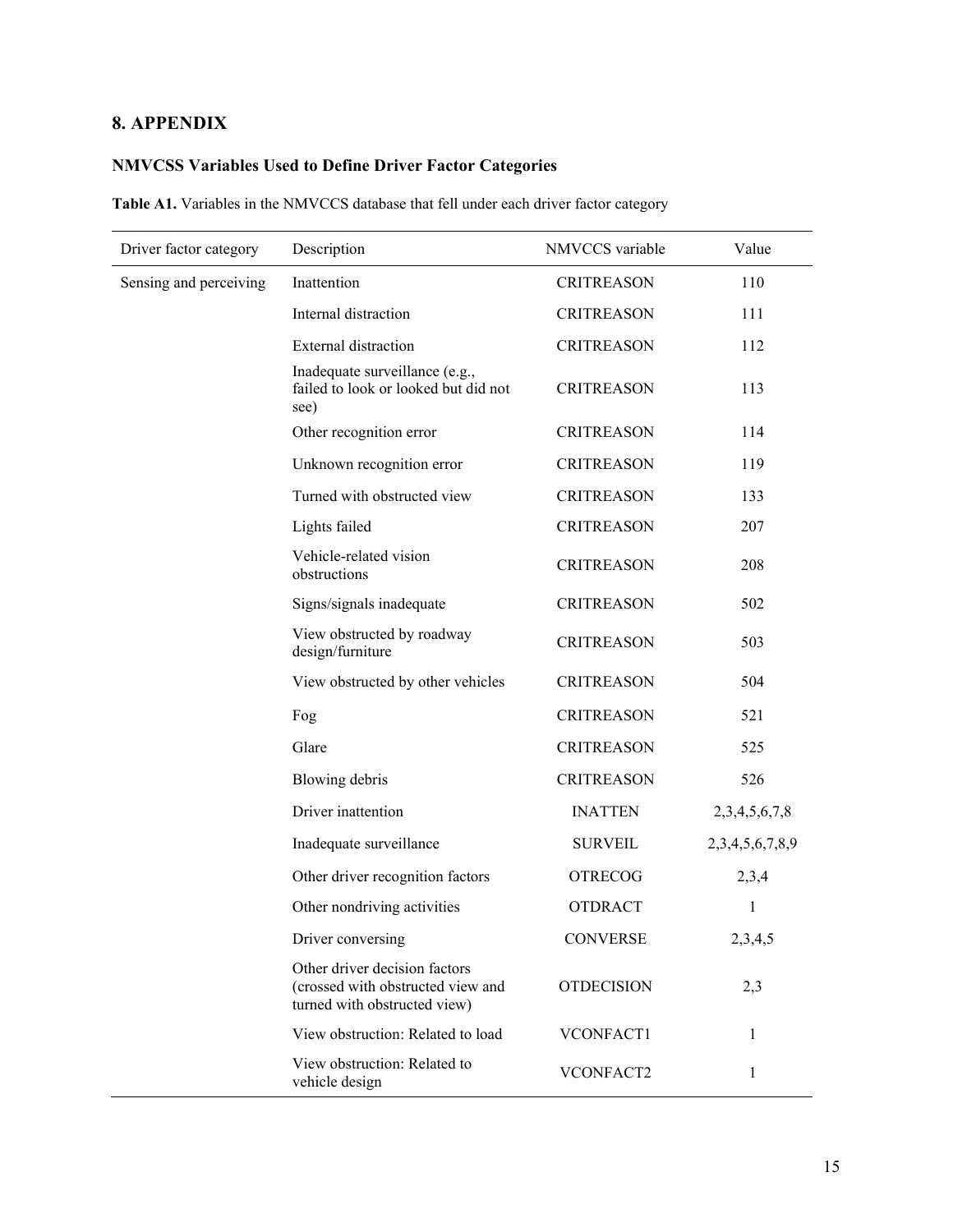| Driver factor category | Description                                                                                                                                | NMVCCS variable   | Value        |
|------------------------|--------------------------------------------------------------------------------------------------------------------------------------------|-------------------|--------------|
|                        | View obstruction: Related to other                                                                                                         | VCONFACT3         | 1            |
|                        | Roadway view obstructions                                                                                                                  | RWAYFACT2         | 1            |
|                        | View obstructed by other vehicle                                                                                                           | RWAYFACT3         | 1            |
|                        | Sun glare                                                                                                                                  | OTENVFACT1        | 1            |
|                        | Headlight glare                                                                                                                            | OTENVFACT2        | 1            |
|                        | Looking for street address                                                                                                                 | EXTFA3            | 1            |
|                        | Looking at building                                                                                                                        | EXTFA5            | 1            |
|                        | Unspecified outside focus                                                                                                                  | EXTFA6            | 1            |
| Planning and deciding  | Too fast for conditions                                                                                                                    | <b>CRITREASON</b> | 120          |
|                        | Too fast to be able to respond to<br>unexpected actions of others                                                                          | <b>CRITREASON</b> | 121          |
|                        | Too fast for curve/turn                                                                                                                    | <b>CRITREASON</b> | 122          |
|                        | Too slow for traffic stream                                                                                                                | <b>CRITREASON</b> | 123          |
|                        | Following too closely to respond<br>to unexpected actions                                                                                  | <b>CRITREASON</b> | 125          |
|                        | Illegal maneuver                                                                                                                           | <b>CRITREASON</b> | 127          |
|                        | Aggressive driving behavior                                                                                                                | <b>CRITREASON</b> | 131          |
|                        | Maintenance problems (potholes,<br>etc.)                                                                                                   | <b>CRITREASON</b> | 508          |
|                        | Slick roads                                                                                                                                | <b>CRITREASON</b> | 509          |
|                        | Rain, snow                                                                                                                                 | <b>CRITREASON</b> | 520          |
|                        | Precrash event of loss of control<br>because too fast for conditions                                                                       | <b>PREEVENT</b>   | 6            |
|                        | Following too closely                                                                                                                      | <b>TOOCLOSE</b>   | 2,3,4,5,6    |
|                        | Illegal maneuvers                                                                                                                          | <b>ILLMAN</b>     | $\mathbf{1}$ |
|                        | Other driver decision factors<br>(stopped when not required,<br>proceeded with insufficient<br>clearance, and turned without<br>signaling) | <b>OTDECISION</b> | 4,5,6        |
|                        | Aggressive driving act: Speeding                                                                                                           | AGGRACT1          | 1            |
|                        | Aggressive driving act: Tailgating                                                                                                         | AGGRACT2          | 1            |
|                        | Aggressive driving act:<br>Rapid/frequent lane<br>changes/weaving                                                                          | AGGRACT3          | $\mathbf{1}$ |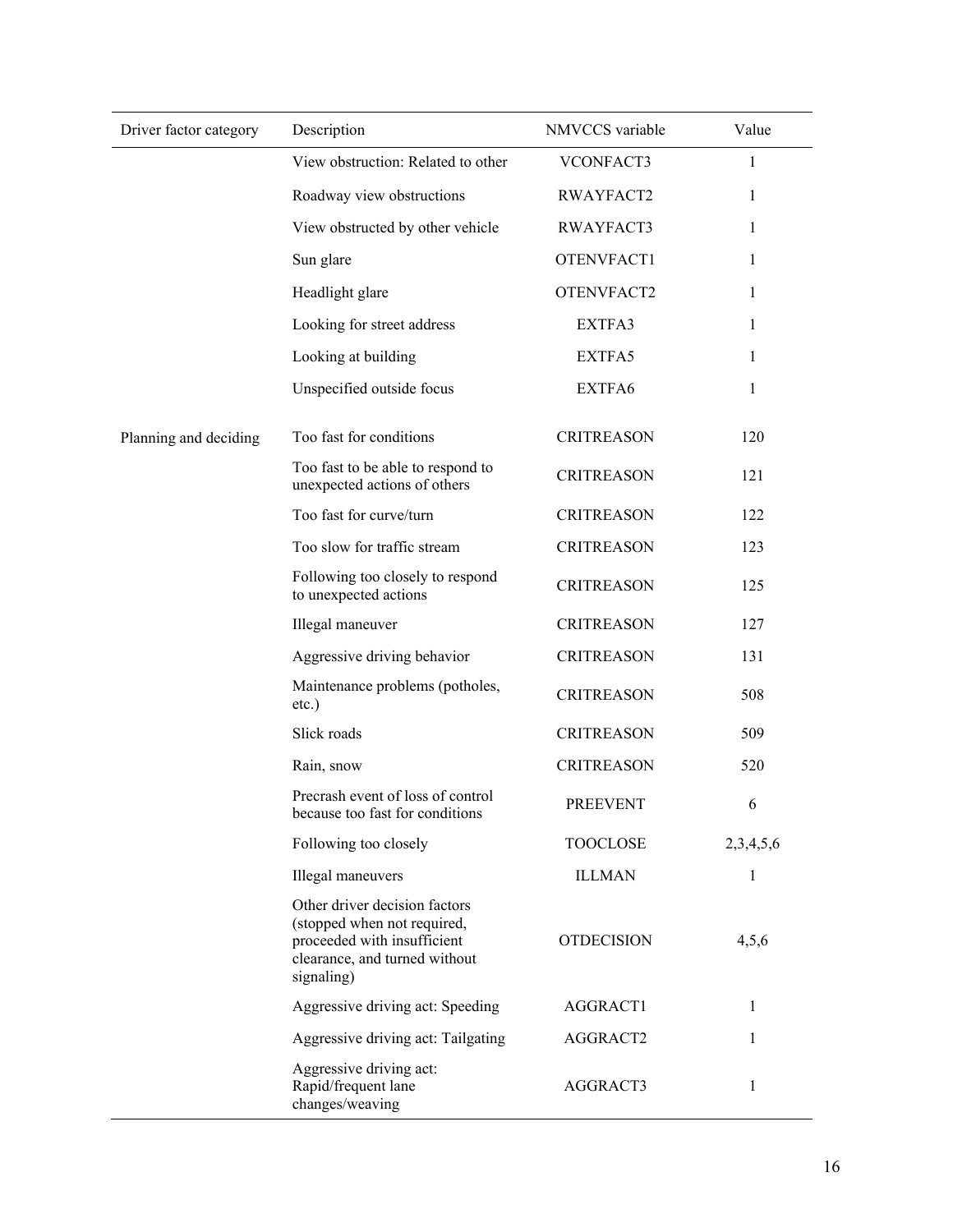| Driver factor category       | Description                                                                                          | NMVCCS variable   | Value       |
|------------------------------|------------------------------------------------------------------------------------------------------|-------------------|-------------|
|                              | Aggressive driving act: Ignoring<br>traffic control devices                                          | AGGRACT4          | 1           |
|                              | Aggressive driving act:<br>Accelerating rapidly from stop                                            | AGGRACT5          | 1           |
|                              | Aggressive driving act: Stopping<br>suddenly                                                         | AGGRACT6          | 1           |
|                              | Aggressive driving act:<br>Obstructing the path of others                                            | AGGRACT10         | 1           |
| Execution and<br>performance | Inadequate evasive action (e.g.<br>braking only, not braking and<br>steering)                        | <b>CRITREASON</b> | 129         |
|                              | Incorrect evasive action                                                                             | <b>CRITREASON</b> | 130         |
|                              | Panic/freezing                                                                                       | <b>CRITREASON</b> | 141         |
|                              | Overcompensation                                                                                     | <b>CRITREASON</b> | 142         |
|                              | Poor directional control (e.g.,<br>failing to control the vehicle with<br>skill ordinarily expected) | <b>CRITREASON</b> | 143         |
|                              | Other performance error                                                                              | <b>CRITREASON</b> | 144         |
|                              | Unknown performance error                                                                            | <b>CRITREASON</b> | 149         |
|                              | Incorrect/inadequate evasive<br>action                                                               | <b>INEVASION</b>  | 2,3,4,5,6   |
|                              | Driver performance error                                                                             | <b>DRPERROR</b>   | 1           |
| Predicting                   | Misjudgment of gap or other's<br>speed                                                               | <b>CRITREASON</b> | 124         |
|                              | False assumption of other's<br>actions                                                               | <b>CRITREASON</b> | 126         |
|                              | Misjudgment of distance or speed<br>of other vehicle                                                 | <b>MISJUDGE</b>   | 2,3,4       |
|                              | False assumption of other's<br>actions                                                               | <b>FALSEASMPT</b> | 2,3,4,5,6,7 |
| Incapacitation               | Sleeping, that is, actually asleep                                                                   | <b>CRITREASON</b> | 100         |
|                              | Heart attack or other physical<br>impairment of the ability to act                                   | <b>CRITREASON</b> | 101         |
|                              | Other critical nonperformance                                                                        | <b>CRITREASON</b> | 102         |
|                              | Unknown critical nonperformance                                                                      | <b>CRITREASON</b> | 109         |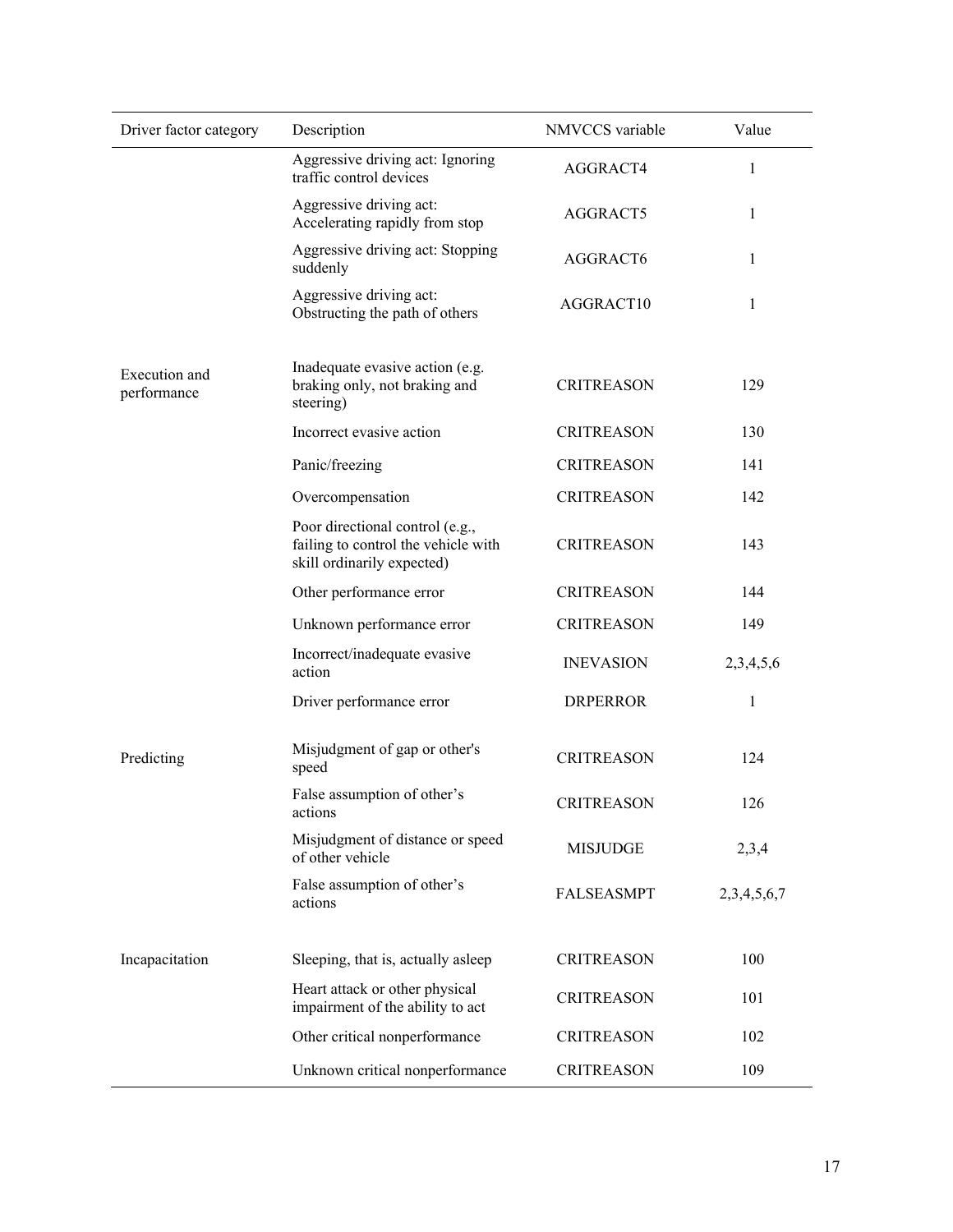| Driver factor category | Description                                             | NMVCCS variable   | Value       |
|------------------------|---------------------------------------------------------|-------------------|-------------|
|                        | Blood alcohol concentration<br>(BAC)                    | <b>BACTEST</b>    | $\geq 0.08$ |
| Unavoidable by driver  | Brakes failed                                           | <b>CRITREASON</b> | 200         |
|                        | Degraded braking capability                             | <b>CRITREASON</b> | 201         |
|                        | Tires/wheels failed                                     | <b>CRITREASON</b> | 202         |
|                        | Other tire degradation                                  | <b>CRITREASON</b> | 203         |
|                        | Steering failed                                         | <b>CRITREASON</b> | 204         |
|                        | Suspension failed                                       | <b>CRITREASON</b> | 205         |
|                        | Transmission/engine failure                             | <b>CRITREASON</b> | 206         |
|                        | Cargo shifted                                           | <b>CRITREASON</b> | 210         |
|                        | Trailer attachment failed                               | <b>CRITREASON</b> | 211         |
|                        | Jackknifed                                              | <b>CRITREASON</b> | 212         |
|                        | Other vehicle failure                                   | <b>CRITREASON</b> | 213         |
|                        | Unknown vehicle failures                                | <b>CRITREASON</b> | 299         |
|                        | Signs/signals missing                                   | <b>CRITREASON</b> | 500         |
|                        | Road design: Roadway geometry<br>(e.g., ramp curvature) | <b>CRITREASON</b> | 505         |
|                        | Road design: Sight distance                             | <b>CRITREASON</b> | 506         |

Related to speeding behavior in the *planning and deciding* category, we also searched the case descriptions for the following key terms to be included in this category: "traveling [or travelling] too fast", "too fast for conditions", "associated factors included too fast", "excess speed", and "unsafe speed". The critical reasons of lights failed, vehicle-related vision obstructions, signs/signals inadequate, view obstructed by roadway design/furniture or other vehicles, fog, glare, and blowing debris, as well as the related factors of view obstructions related to load/vehicle design/roadway/other vehicles/other, sun glare, or headlight glare were considered to be vehicle or environmental factors by NHTSA. We classified these factors as sensing and perceiving because they impaired the driver's perception of the road environment. Similarly, the critical reasons of maintenance problems (e.g., potholes), slick roads, and rain/snow were classified as environmental factors by NHTSA. We identified them as planning and deciding factors because the driver's response to poor conditions in these cases may have contributed to the crash. Rain/snow as a critical reason was categorized as a planning and deciding factor, and not a sensing and perceiving factor, because upon review such cases were found to involve loss of vehicle control and not to have obstructed the driver's view of the road.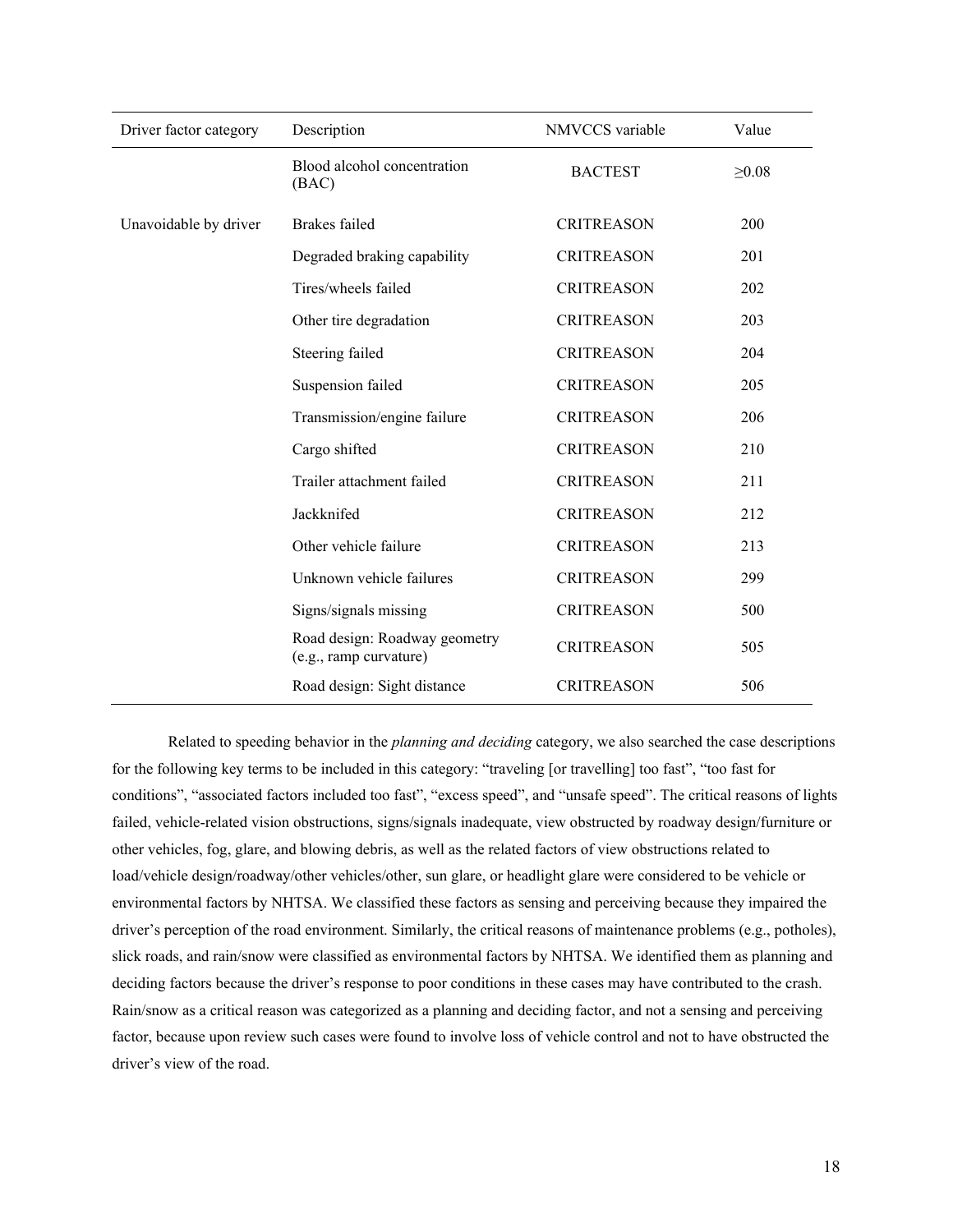# <span id="page-18-0"></span>**NMVCCS Variables Coded Based on Case Summaries**

Some factors were coded on a case-by-case basis using the case summaries for all the crashes that did not already have a factor identified for any of the driver error categories outlined in Table A1. Table A2 lists the drivercontributing variables in the NMVCCS database that were coded using the case summaries.

**Table A2.** Variables in the NMVCCS database that were coded using the case summaries for each driver factor category

| Driver factor category                                      | Description                                          | NMVCCS variable   | Value        |
|-------------------------------------------------------------|------------------------------------------------------|-------------------|--------------|
| Possibly sensing and perceiving                             | Body, doors, hood failed                             | <b>CRITREASON</b> | 209          |
|                                                             | Atmospheric condition: Fog/smog/smoke                | WEATHER3          | 1            |
|                                                             | Exterior factor: Looking at previous crash           | EXTFA1            | 1            |
|                                                             | Exterior factor: Looking at outside person           | EXTFA4            | 1            |
|                                                             | Exterior factor: Other                               | EXTFA7            | 1            |
|                                                             | Exterior factor: Looking at animal                   | EXTFA8            | 1            |
|                                                             | Vehicle condition related factor: Other              | VCONFACT11        | $\mathbf{1}$ |
| Possibly planning and deciding                              | Signs/signals erroneous/defective                    | <b>CRITREASON</b> | 501          |
|                                                             | Roadway related factor: Lane delineation<br>problems | RWAYFACT6         | 1            |
|                                                             | Roadway-related factor: Narrow road                  | RWAYFACT8         | $\mathbf{1}$ |
|                                                             | Roadway-related factor: Roadway<br>condition         | RWAYFACT10        | $\mathbf{1}$ |
|                                                             | Roadway-related factor: Road under<br>water          | RWAYFACT12        | 1            |
|                                                             | Roadway-related factor: Slick surface                | RWAYFACT13        | 1            |
|                                                             | Roadway-related factor: Road washed                  | RWAYFACT14        | 1            |
|                                                             | Atmospheric condition: Snow                          | WEATHER2          | 1            |
|                                                             | Atmospheric condition: Sleet, hail                   | WEATHER5          | 1            |
|                                                             | Aggressive driving: Other                            | AGGRACT11         | 1            |
| Possibly execution and performance                          | Wind gust                                            | <b>CRITREASON</b> | 522          |
|                                                             | Severe crosswinds                                    | WEATHER7          | 1            |
| Possibly sensing and perceiving OR<br>planning and deciding | Road design: Other                                   | <b>CRITREASON</b> | 507          |
|                                                             | Other highway-related condition                      | <b>CRITREASON</b> | 510          |
|                                                             | Other weather-related condition                      | <b>CRITREASON</b> | 523          |
|                                                             | Other sudden ambience change                         | <b>CRITREASON</b> | 527          |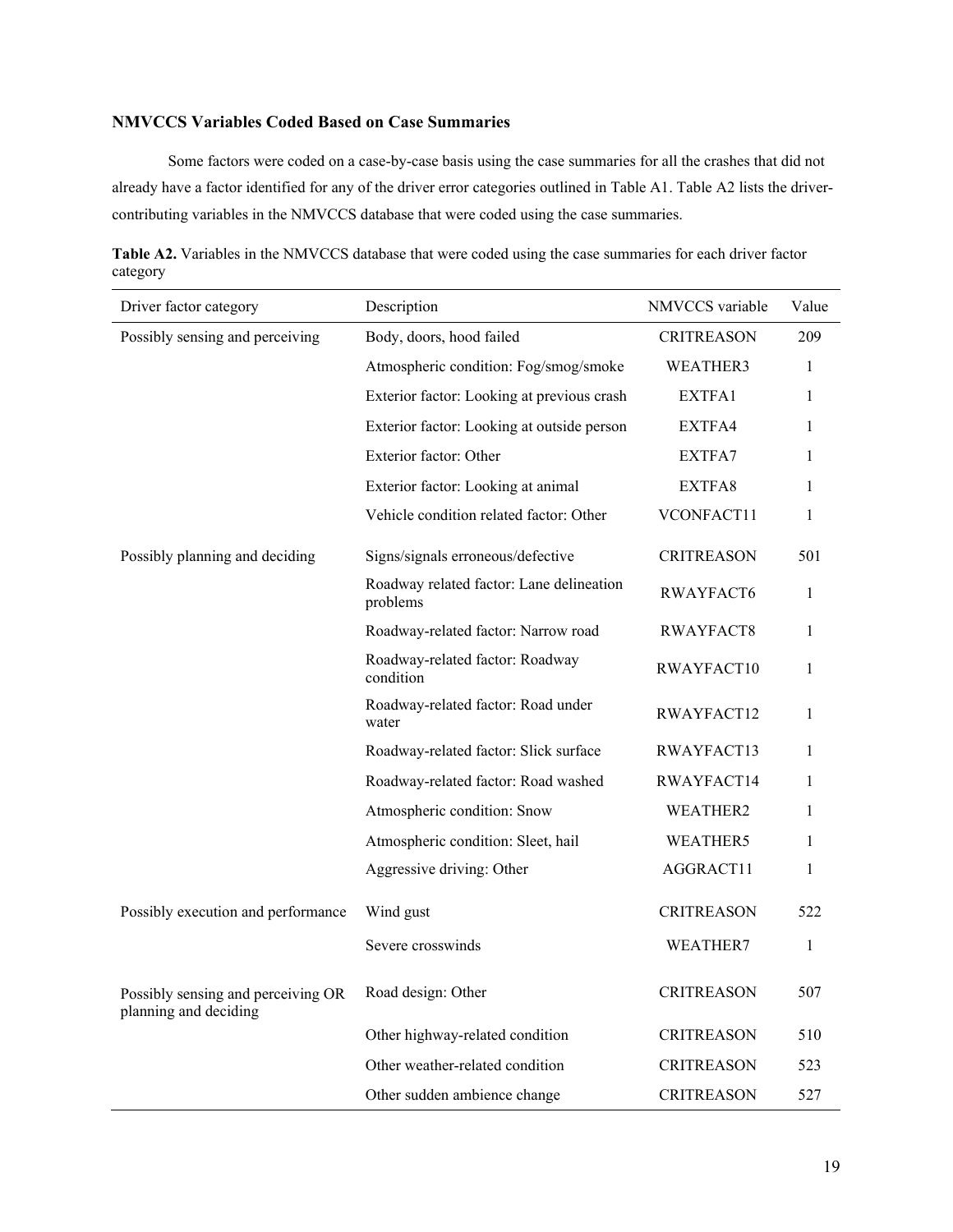| Driver factor category                                                                     | Description                                                        | NMVCCS variable   | Value |
|--------------------------------------------------------------------------------------------|--------------------------------------------------------------------|-------------------|-------|
|                                                                                            | Atmospheric condition: Blowing snow                                | WEATHER6          |       |
|                                                                                            | Roadway-related factor: Traffic<br>signs/signals missing/defective | RWAYFACT1         |       |
|                                                                                            | Roadway-related factor: Other roadway<br>problem                   | RWAYFACT15        |       |
| Possible sensing and perceiving,<br>planning and deciding, OR<br>execution and performance | Other decision error                                               | <b>CRITREASON</b> | 132   |
|                                                                                            | Unknown decision error                                             | <b>CRITREASON</b> | 139   |
|                                                                                            | Other decision error                                               | <b>OTDECISION</b> | 7     |
|                                                                                            | Atmospheric conditions: Other                                      | WEATHER8          |       |

Case summaries for crashes with variables that were considered possibly *sensing and perceiving* were reviewed to determine if the variable in question obscured the driver's view (fog/smog/smoke, body/doors/hood failed, vehicle condition-related factor: other) or distracted the driver (exterior factors). If the factor was merely present but did not contribute to the crash by impeding the driver's perception of the road, it was not considered to be a *sensing and perceiving* factor.

Similarly, case summaries with possible *planning and deciding* variables were reviewed to determine if the driver's poor decision in response to the named environmental conditions or aggressive actions contributed to the crash. We additionally reviewed case summaries containing the keywords "too fast" or "high speed" and coded these crashes as having *planning and deciding* errors if speeding was a contributing factor to the crash. Possible *execution and performance* variables included wind gusts and severe crosswinds, and we established from the associated case summaries if drivers lost control of their vehicles due to wind (i.e., the crash was the result of poor vehicle control in that environmental condition).

Some variables could potentially be associated with one of multiple driver roles. We identified from case summaries for crashes with variables that could possibly be *sensing and perceiving* or *planning and deciding* if the variable was associated with the driver being unable to see the roadway, other poor driver decisions due to roadway conditions, or none of these; for crashes with variables that were possibly *sensing and perceiving*, *planning and deciding*, or *execution and performance*, we additionally considered from the case summary if the driver's control of the vehicle contributed to the crash.

Crashes with critical reasons related to the vehicle or environment that were not judged upon review to have a sensing and perceiving, planning and deciding, or execution and performance driver factor were classified as being unavoidable by the driver. This included crashes with the critical reasons of body/doors/hood failed, signs/signals erroneous/defective, wind gust, road design: other, other highway-related condition, other weatherrelated condition, and other sudden ambience change.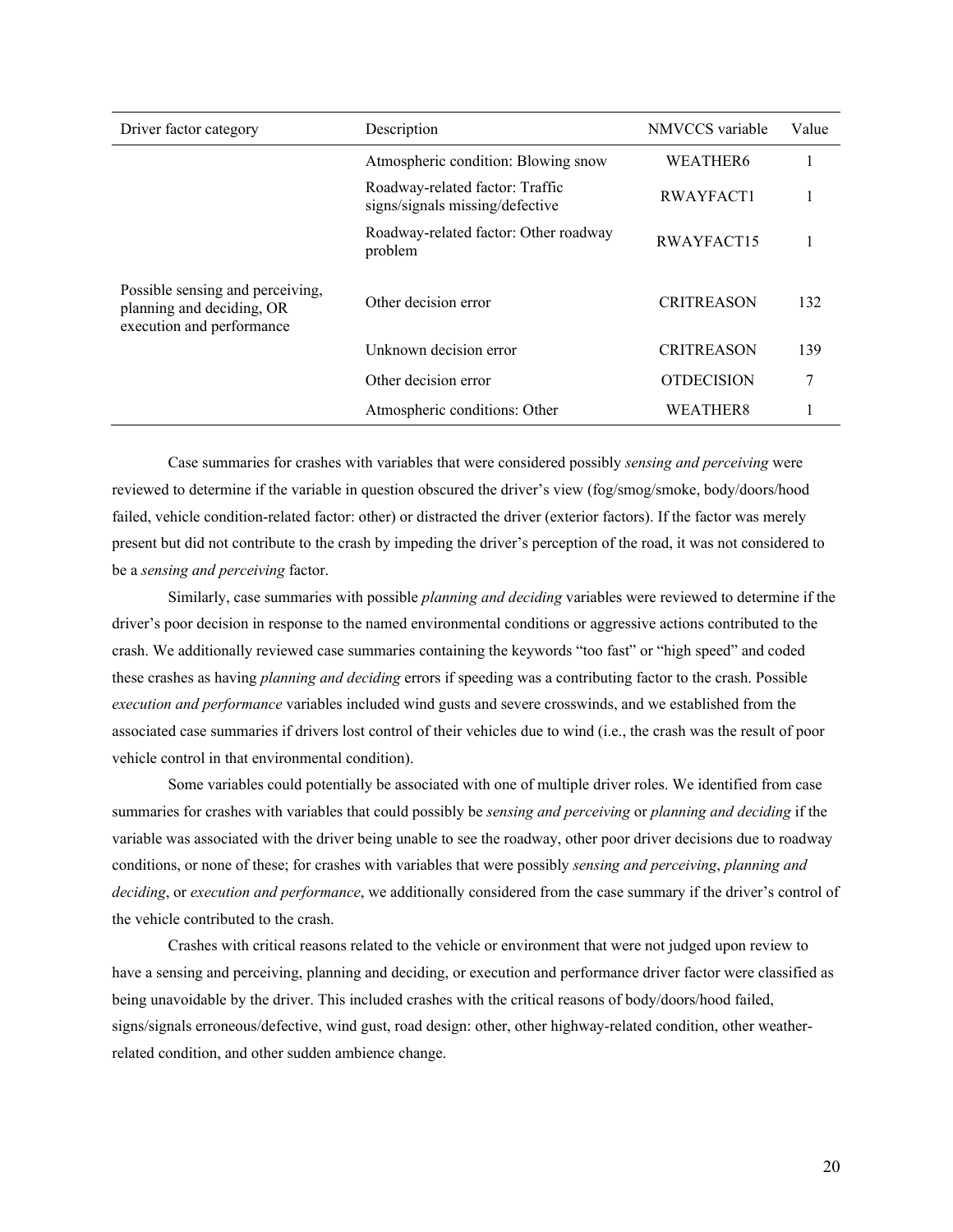# <span id="page-20-0"></span>**NMVCCS Variables Belonging to Planning and Deciding Category**

Common specific errors that constituted to *planning and deciding* errors are defined in Table A3. In addition to the variables listed in the table, crashes with *planning and deciding* contributing factors were considered to have speeding errors if their case summaries contained the key words flagged for speeding that were mentioned earlier in the Appendix.

| Planning and deciding<br>factor | Description                                                          | NMVCCS variable                | Value     |
|---------------------------------|----------------------------------------------------------------------|--------------------------------|-----------|
| Speeding <sup>a</sup>           | Too fast for conditions                                              | <b>CRITREASON</b>              | 120       |
|                                 | Too fast to be able to respond to<br>unexpected actions of others    | <b>CRITREASON</b>              | 121       |
|                                 | Too fast for curve/turn                                              | <b>CRITREASON</b>              | 122       |
|                                 | Slick roads                                                          | <b>CRITREASON</b>              | 509       |
|                                 | Rain, snow                                                           | <b>CRITREASON</b>              | 520       |
|                                 | Precrash event of loss of control<br>because too fast for conditions | <b>PREEVENT</b>                | 6         |
|                                 | Aggressive driving act: Speeding                                     | AGGRACT1                       | 1         |
|                                 | Roadway-related factor: Slick<br>surface                             | RWAYFACT13*                    | 1         |
|                                 | Atmospheric condition: Snow                                          | WEATHER2*                      | 1         |
|                                 | Atmospheric condition: Sleet, hail                                   | WEATHER5*                      | 1         |
|                                 |                                                                      |                                |           |
| Illegal maneuvers               | Illegal maneuver                                                     | <b>CRITREASON</b>              | 127       |
|                                 | Illegal maneuvers                                                    | <b>ILLMAN</b>                  | 1         |
| Following too closely           | Following too closely to respond to<br>unexpected actions            | <b>CRITREASON</b>              | 125       |
|                                 | Following too closely                                                | TOOCLOSE                       | 2,3,4,5,6 |
| Other aggressive driving        | Aggressive driving behavior                                          | <b>CRITREASON</b> <sup>a</sup> | 131       |
|                                 | Aggressive driving act: Tailgating                                   | AGGRACT2                       | 1         |
|                                 | Aggressive driving act:<br>Rapid/frequent lane<br>changes/weaving    | AGGRACT3                       | 1         |
|                                 | Aggressive driving act: Ignoring<br>traffic control devices          | AGGRACT4                       | 1         |
|                                 | Aggressive driving act: Accelerating<br>rapidly from stop            | AGGRACT5                       | 1         |